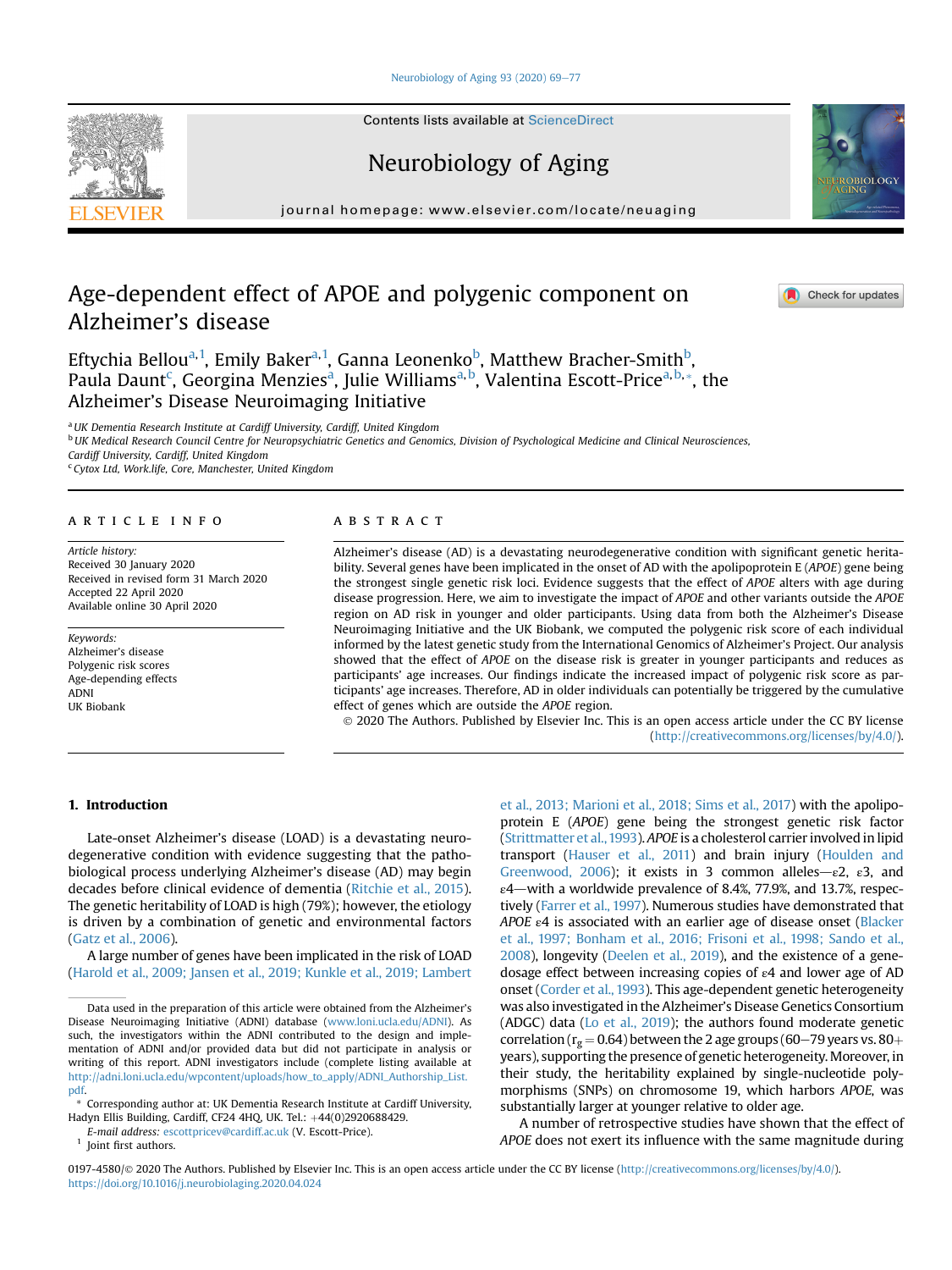the entire period of AD risk, but mainly in the  $60-79$  years range [\(Bickeböller et al., 1997; Davidson et al., 2007\)](#page-6-8). Another study tried to longitudinally examine the effect of age and APOE ε4 during progression from normal cognition to AD ([Bonham et al., 2016\)](#page-6-9). They reported that APOE ε4 influences the progression from mild cognitive impairment to AD in all age groups and the risk varies in age, reaching its peak between ages 70 and 75 years and decreasing after the age of 75 years. In addition, in a meta-analysis of APOE data, authors examined the association between APOE and AD stratified by age and sex in populations with varying ethnicity and they reported the diminishing effect of APOE ε4 after the age of 70 years [\(Farrer et al., 1997\)](#page-6-4). Finally, a different study tested and confirmed the nonproportional hazard of APOE on AD with age. The hazard declined at age 80 years for men and 75 years for women, indicating that different age compositions of study cohorts can result in biases on the estimated effect of APOE [\(Liu and Caselli,](#page-7-1) [2018](#page-7-1)).

As prediction algorithms are developed, it will be increasingly important to identify clinically healthy individuals who are at risk of AD and develop therapeutic strategies for intervention. Polygenic risk score (PRS) [\(Purcell et al., 2009\)](#page-8-2) is a widely used approach which combines the effect of a large number of variants, which may not reach genome-wide significance individually. AD PRS has been shown to be strongly associated with disease ([Escott-Price et al.,](#page-6-10) [2015](#page-6-10)) and explains additional AD risk to that of APOE alone [\(Stocker et al., 2018](#page-8-3)). The analysis of GERAD data by Escott-Price et al. showed that the effect of PRS is on average slightly lower in the younger group than in the older group ([Escott-Price et al., 2015](#page-6-10) Supplementary Table 5). This evidence suggests that APOE may strongly influence AD risk at younger ages, but as the individuals' age increases, the effect of APOE is reduced and therefore, other risk variants start to play a more fundamental role in AD risk. These variants reside in known AD biological pathways with enrichment in immune response, lipid processing, cholesterol metabolism, and endosomal vesicle recycling [\(Jones et al., 2010; Kunkle et al.,](#page-7-2) [2019](#page-7-2)).

In this study, we investigated the effect of APOE and other variants (combined in a genetic score) on the risk of AD and whether this risk differs with age. We used PRS analysis and we assessed the relationship between AD and PRS using data from 2 prospective studies; the Alzheimer's Disease Neuroimaging Initiative (ADNI) [\(Petersen et al., 2010; Weiner et al., 2010](#page-8-4)) and the UK Biobank (UKBB) [\(Sudlow et al., 2015](#page-8-5)). It should be noted that the ADNI cohort is older than the UKBB; however, the latter contains parental AD phenotypes and parental age that were used for the analysis. Furthermore, the pathway-specific PRSs, for the 9 pathways found to be significantly associated with AD ([Kunkle et al., 2019\)](#page-7-3), were also investigated to determine whether AD risk at older ages is altered by a specific biological pathway. Finally, in the UKBB, we examined whether the  $\varepsilon$ 4's effect in older patients could be attenuated by differential survival because the  $\varepsilon$ 4 allele carriers may have shorter life expectancy ([Belloy et al., 2019; Deelen et al., 2019](#page-6-11)), by exploring the proportion of parents with ages more than and less than 80 years stratified by the APOE genotype of the participant. The UKBB participants who are homozygous for these alleles were chosen, thus making sure that each of their parents have at least one of the alleles.

## 2. Materials and methods

#### 2.1. Samples description

ADNI is a longitudinal study that was developed for the early detection of AD with the use of clinical, genetic, and imaging data ([Petersen et al., 2010\)](#page-8-4). The data were collected from 900

participants between ages 55 and 90 years. Initially, participants were followed for 2 to 3 years with repeated imaging scans and psychometric measurements (ADNI1). The study was extended with the addition of new participants (ADNI-GO and ADNI2). Longitudinal data contained information of clinical assessments from the first, baseline visit to the latest available visit with mean follow-up time approximately 5 years. All participants provided written consent. More information can be found at <http://adni.loni.usc.edu/>.

Data were available for 770 individuals from ADNI1, ADNI2, and ADNI-GO including genetic information and clinical diagnosis. At the first assessment, 47 individuals were diagnosed with AD, 459 were diagnosed with mild cognitive impairment and 262 were nondemented/controls. At the latest assessment, 174 individuals remained stable to AD and 224 remained nondemented/controls. For this study, we used the latest diagnosis to perform PRS analysis on AD diagnosed individuals versus controls, excluding participants who remained stable or progressed to mild cognitive impairment.

The UKBB is a large prospective cohort of approximately 500,000 individuals from the UK containing extensive phenotypic and genotypic data which are still being collected [\(Sudlow et al.,](#page-8-5) [2015\)](#page-8-5). Participants were recruited between 2006 and 2010 and were aged 39-72 years. A wealth of lifestyle, sociodemographic, medical, and family history information were collected through a computer-based, self-completed questionnaire during the first assessment visit, along with physical measurements, biological samples, and cognitive testing. Participants were also interviewed by a research nurse to determine any diagnosed medical conditions and their medication use. All participants provided signed consent and are able to withdraw this consent at any stage. Additional information can be found at <https://www.ukbiobank.ac.uk/>.

This study used the UKBB data under UKBB approval for application 15175 "Further defining the genetic architecture of Alzheimer's disease". 364,236 white British and Irish individuals remained after removing related individuals and those who have since chosen to withdraw from the study. For the present study, participants were identified as being diagnosed with AD based on diagnosis codes across all hospital inpatient records. Diagnoses are coded according to the International Classification of Diseases version-10 (ICD-10). The UKBB is a young cohort and none of the 204 AD cases were older than 80 years; thus, family history was used as a proxy to AD. Self-report of parental history of AD has been proved to be a valid proxy for an AD genetic study ([Marioni et al.,](#page-7-4) [2018\)](#page-7-4). There were 1554 and 38,417 UKBB participants with family history of AD for both parents and one parent, respectively.

## 2.2. Genotyping procedures and quality control (QC)

The ADNI samples were genotyped using non-CLIA wholegenome sequencing and Illumina Omni 2.5 M BeadChip array and basic QC was performed. Additional QC checks were performed using PLINK [\(https://www.cog-genomics.org/plink2/\)](https://www.cog-genomics.org/plink2/) [\(Marees](#page-7-5) [et al., 2018\)](#page-7-5). These included exclusion of SNPs with minor allele frequency less than 0.01 and genotype missingness greater than 0.02 and SNPs with Hardy-Weinberg equilibrium p-value  $\leq 10^{-6}$ . After QC, 7,808,548 SNPs were included in the analyses.

The UKBB contains 35,884,914 imputed SNPs. These imputed data were QCed by removing rare SNPs with minor allele frequency  $<$  0.01, SNPs imputed with poor accuracy (INFO  $\leq$  0.4), SNPs with posterior probability  $\leq$ 0.4, SNPs with missing data proportion  $>$ 0.05, and SNPs which violate Hardy-Weinberg equilibrium with p  $<$  10<sup>-6</sup>. After these QC steps, 7,654,308 SNPs remained for the analysis.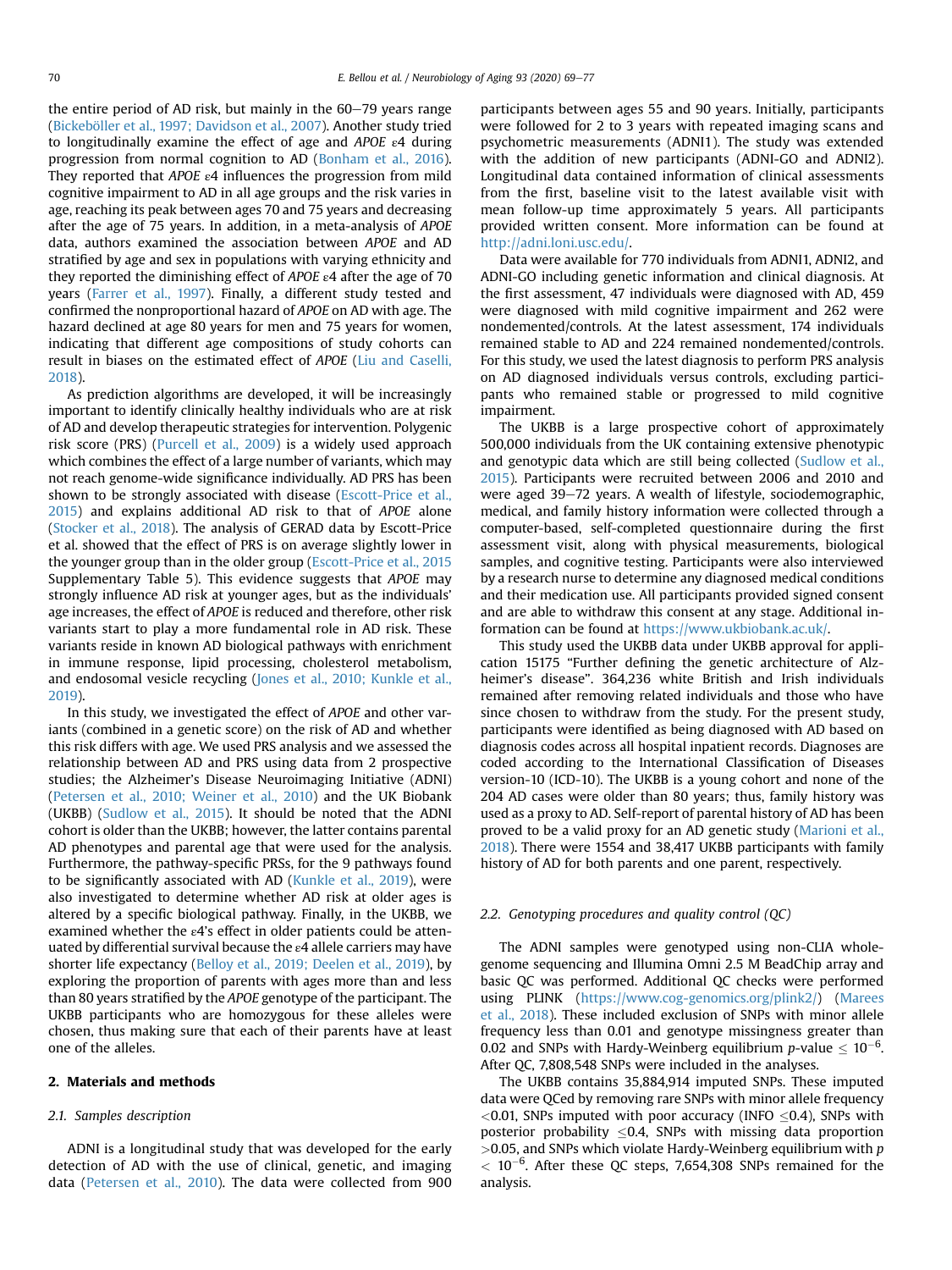## 2.3. Calculation of PRSs

#### 2.3.1. Discovery cohort

The PRS [\(Purcell et al., 2009](#page-8-2)) combines the effect of a large number of genetic variants which individually may not reach genome-wide significance. The summary statistics from the largest available genome-wide association study (GWAS) on AD ([Kunkle et al., 2019\)](#page-7-3), which is independent from the UKBB sample, were used to generate genetic scores for both ADNI and UKBB participants as the weighted sum of the risk alleles. This GWAS is an extension to the International Genomics of Alzheimer's Project (IGAP) data ([Lambert et al., 2013\)](#page-7-6); the results were meta-analyzed to an additional replication set, thus increasing sample size to  $N =$ 63,926 (stage 1). These summary statistic data were chosen as they are independent from the UKBB sample, and although the ADNI data are part of the IGAP study, the overlap does not significantly affect the PRS prediction [\(Leonenko et al., 2019](#page-7-7)). More specifically, a total of 441 ADNI participants, accounting for 0.7% of the [Kunkle et al., 2019](#page-7-3) study, were part of the Alzheimer's Disease Genetics Consortium ([Naj et al., 2011\)](#page-7-8) which was used by the IGAP study. Leonenko et al performed PRS analysis, adjusting for this overlap by using 1000 simulations. They modeled the variation attributed to the exclusion of 441 samples from the [Lambert et al., 2013](#page-7-6) summary statistics (0.8%) to account for potential biases and showed that prediction accuracy was not affected ([Leonenko et al., 2019](#page-7-7)).

# 2.3.2. Controlling for linkage disequilibrium

The standard PRS approach assumes independence between SNPs; therefore, data were pruned for linkage disequilibrium (LD). ADNI data were LD-pruned with PLINK ([http://zzz.bwh.harvard.](http://zzz.bwh.harvard.edu/plink/) [edu/plink/](http://zzz.bwh.harvard.edu/plink/)) ([Purcell et al., 2007](#page-8-6)) by retaining the variant with the smallest p-value from each LD block and excluding variants with  $r^2 > 0.1$  in 1000-kb window. The imputed UKBB data were LD-pruned in the same way, using a random sample of 1000 individuals with "best guess genotypes" computed from allele "dosages".

# 2.3.3. Generation of genetic scores

PLINK was used to construct the PRSs for each participant using as significance threshold the *p*-value  $p_T \le 0.5$  because of its prediction accuracy ([Escott-Price et al., 2015\)](#page-6-10). 255,026 and 240,984 SNPs were used to derive the PRS excluding APOE, in ADNI and UKBB, respectively.

# 2.3.4. Identification of predictors and confounders

In the current analyses, APOE  $\varepsilon$ 2 and  $\varepsilon$ 4 and PRSs without the APOE region were the main predictors. In both ADNI and the UKBB, the effects of APOE ε2 and ε4 were estimated in the data using univariate logistic regression on disease status and were directly included to the PRS, while excluding the APOE region (chromosome 19:44.4Mb 19:46.5Mb).

The genetic scores were adjusted for age, sex, and principal components (PCs) and then standardized. In ADNI, the age of the participants at the last assessment visit was used along with eight PCs. In the UKBB, the age at the parents' death or the last recorded age if they were alive and 15 PCs were used. In both data sets, the sex of the participants in the study was used. Finally, an additional analysis was performed using PRSs adjusted for PCs only and including age and sex as predictors in the regression models as both variables have predictive value for AD ([Escott-Price et al.,](#page-6-10) [2015](#page-6-10)). To investigate the contribution of APOE and PRS at the specific age ranges, individuals were grouped in those of less than 80 years and those of more than 80 years of age.

#### 2.3.5. Generation of pathway-specific genetic scores

We produced a pathway-specific PRS in both data sets for each of the 9 pathways found to be associated with AD [\(Kunkle et al.,](#page-7-3) [2019](#page-7-3)). Genes from the 9 Kunkle pathways were mapped to GEN-CODE (v29) [\(Harrow et al., 2012\)](#page-6-12) data, where only known, protein coding genes were retained. The pathways were defined by all SNPs which reside between the start and end base position of genes in the pathway (see Supplementary Table 1). The 9 significantly associated pathways are protein-lipid complex assembly, regulation of beta-amyloid formation, protein-lipid complex, regulation of amyloid precursor protein catabolic process, reverse cholesterol transport, protein-lipid complex subunit organization, plasma lipoprotein particle assembly, tau protein binding, and activation of immune response. It should be noted that in contrast to the wholegenome PRS, pathway-specific analysis models the APOE region rather than the genotype of the 2 APOE SNPs (rs7412 and rs429358). The reason for this is to capture additional genetic variation by the pathways and thus, increase the power. For example, the "activation of immune response" pathway contains the RELB gene which is in the APOE region but does not contain the APOE gene.

# 2.4. Statistical analysis

# 2.4.1. Descriptive analysis

Normally distributed variables were presented using means with standard deviations.

# 2.4.2. Association of PRSs with disease status

The association of PRSs with AD status in ADNI was examined using logistic regression including the following predictors: a) the direct count of APOE ε4 and ε2 alleles and b) PRS without the APOE region. A Poisson regression model was used in the UKBB data to assess the relationship between PRS and parental AD, as the AD was coded as 0, 1, 2 indicating the number of parents with the disease, including the same predictors. A likelihood ratio test was used to determine whether a) APOE and the PRS excluding APOE both show an association with AD and b) the PRS excluding APOE explains any additional variation. Finally, in the UKBB, the same analysis was also performed for maternal and paternal AD separately using logistic regression analysis.

# 3. Results

# 3.1. Association of AD PRS with disease risk stratified by age

[Table 1](#page-3-0) depicts the association results between AD status and PRSs in ADNI after adjusting for PCs, participants' sex and age at latest assessment visit. A likelihood ratio test indicated that PRS significantly improves the prediction accuracy of the model in all 3 groups (all, participants younger than 80 years, and participants older than 80 years) over and above *APOE* ( $p = 6.08 \times 10^{-14}$ ,  $p =$  $6.62 \times 10^{-5}$ , and  $p = 1.95 \times 10^{-11}$ , respectively). Examining the effect sizes of APOE only and PRS excluding the APOE region, the  $\beta_{\text{APOE}}$  is smaller in the older group ( $\beta = 0.78$ , SE  $= 0.174$ ,  $p = 7.08 \times$  $10^{-6}$ ) as compared with the younger group ( $\beta = 1.151$ , SE = 0.194,  $p = 3.01 \times 10^{-9}$ ) in which  $\beta_{\rm PRS}$  is larger ( $\beta = 1.456$ , SE = 0.229,  $p = 1.456$  $1.92 \times 10^{-10}$  in ages  $\geq$ 80 years vs.  $\beta = 0.677$ , SE  $= 0.169$ ,  $p = 1.99 \times$  $10^{-5}$  in ages  $\langle 80 \rangle$  years). This suggests that APOE is more important for AD development in individuals younger than 80 years and above that age, a polygenic component has a significantly higher contribution over and above APOE alone. As age and sex have predictive value for AD [\(Escott-Price et al., 2015](#page-6-10)), analysis was performed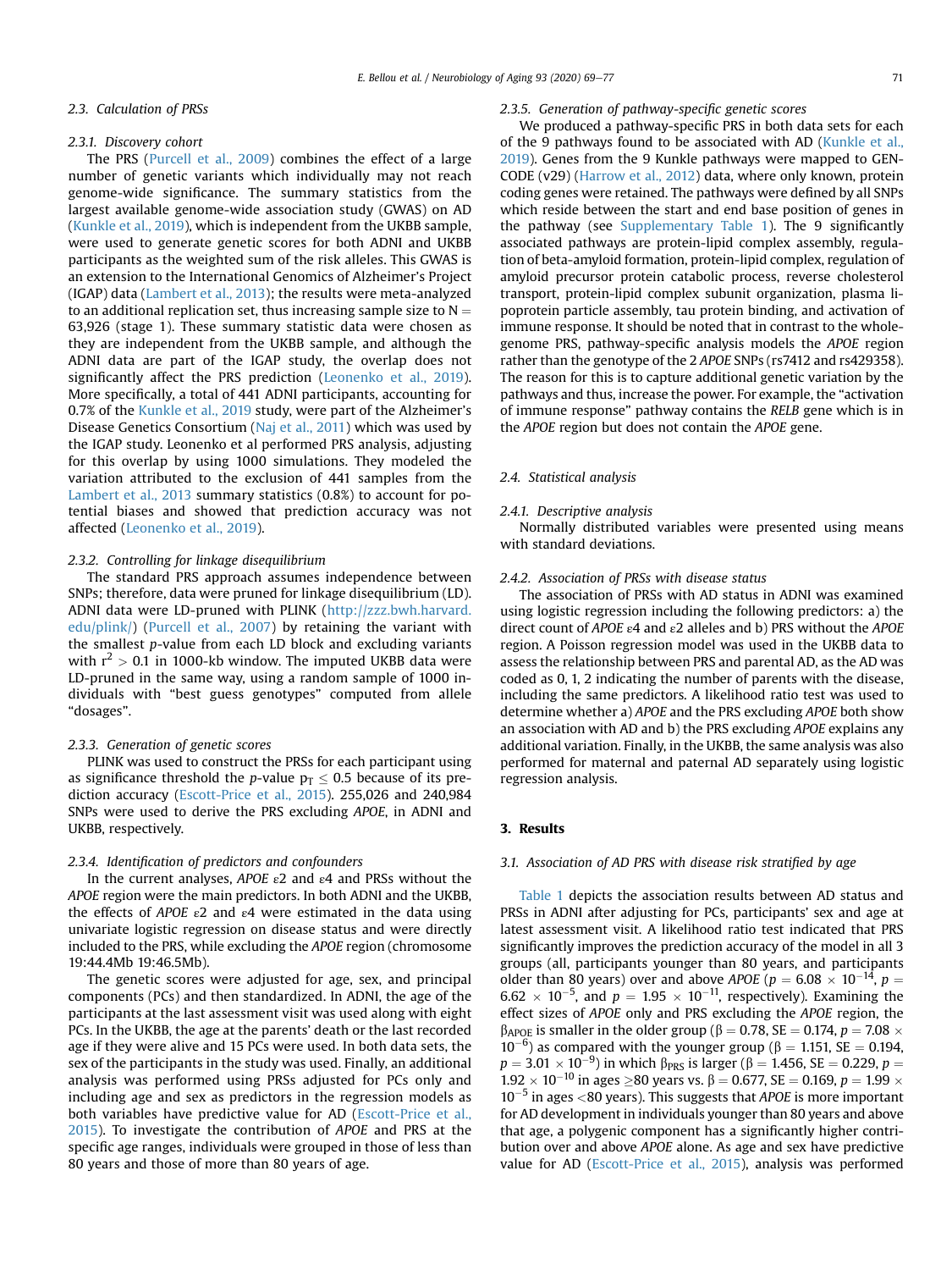<span id="page-3-0"></span>

| Table 1                                                                                |  |
|----------------------------------------------------------------------------------------|--|
| Association results between disease status and polygenic risk scores, in ADNI data set |  |

| Phenotype              | Age  | N                        | APOE $(\varepsilon 4 + \varepsilon 2)$ |       |                       | PRS (excl. APOE region) ( $p_T < 0.5$ ) |       |       | $APOE + PRS (p_T \le 0.5)$ |       |                         |       |
|------------------------|------|--------------------------|----------------------------------------|-------|-----------------------|-----------------------------------------|-------|-------|----------------------------|-------|-------------------------|-------|
|                        |      |                          |                                        | SE    | D                     | AUC.                                    |       | SE    | D                          | AUC   | D                       | AUC   |
| AD (latest assessment) | All  | $AD = 174$<br>$NL = 224$ | 0.951                                  | 0.126 | $4.10\times10^{-14}$  | 0.723                                   | 1.066 | 0.138 | $1.34\times10^{-14}$       | 0.747 | ${<}1 \times 10^{-350}$ | 0.807 |
|                        | < 80 | $AD = 87$<br>$NL = 125$  | 1.151                                  | 0.194 | $3.01 \times 10^{-9}$ | 0.744                                   | 0.677 | 0.169 | $1.99 \times 10^{-5}$      | 0.677 | $1.75 \times 10^{-10}$  | 0.798 |
|                        | >80  | $AD = 87$<br>$N = 99$    | 0.780                                  | 0.174 | $7.08 \times 10^{-6}$ | 0.667                                   | 1.456 | 0.229 | $1.92 \times 10^{-10}$     | 0.811 | $7.04 \times 10^{-11}$  | 0.825 |

Logistic regression was performed. The models were adjusted for PCs, participants' age at last assessment and sex.

Genetic variants with p-value  $p_{\rm T}$   $\leq$  0.5 from [Kunkle et al. \(2019\)](#page-7-3) summary statistics were used to calculate the genetic score.

Key: AD,  $\beta$ , beta coefficient (effect size); Alzheimer's disease; APOE, apolipoprotein E; AUC, area under the curve; excl., excluding; N, sample size; NL, nondemented/controls; p, p-value;  $p_{\text{T},}$  p-value with threshold T  $\leq$  0.5; PRS, polygenic risk score; SE, standard error.

including these 2 variables in each age strata in addition to APOE and PRS, with results remaining the same (results not shown).

The association between AD PRS and parental AD using the UKBB data is shown in [Table 2.](#page-3-1) Parental AD shows that PRS excluding APOE is associated with AD over the effect of APOE. When examining the effect sizes for APOE, it is seen that the effect size is smaller in the older group ( $\beta = 0.208$ , SE = 0.005,  $p < 1 \times 10^{-350}$ ) compared with the younger group ( $\beta = 0.348$ , SE = 0.009, p < 1  $\times$  $10^{-350}$ ). The *p*-values differ between the parental AD age groups; this is due to the differences in sample size. Therefore, it is appropriate to interpret the  $\beta$  values here.

The  $\beta$  values between ADNI and UKBB are comparable, with the effect of APOE showing consistent results between age groups across both cohorts. The effect sizes for parental AD in UKBB are much smaller compared with ADNI because the association between PRS and a proxy to AD is being considered. In the UKBB, the effect sizes between the different age groups for PRS excluding APOE are very similar (all:  $\beta = 0.031$ , <80:  $\beta = 0.037$ ,  $\geq$ 80:  $\beta =$ 0.030).

The parental AD association was surprisingly high when considering that the individual was used to predict parental outcome, where only half of the genome is shared among them. The corresponding results for the models which included age and sex as predictors were similar (results not shown).

[Table 3](#page-4-0) displays the effect of APOE and PRS (excluding APOE) on maternal and paternal AD separately. It can be observed that the effect sizes in mothers is slightly higher than in fathers and this effect was consistent for both APOE and PRS excluding APOE. Note that these effect sizes are from a logistic regression model and are therefore not directly comparable with the results in [Table 2](#page-3-1).

# 3.2. Age of parents with the APOE alleles

The parental age of the UKBB participants ranged between 60 and 107 years. Selecting UKBB participants who are homozygous for APOE ( $\varepsilon$ 4 $\varepsilon$ 4,  $\varepsilon$ 3 $\varepsilon$ 3,  $\varepsilon$ 2 $\varepsilon$ 2) alleles, we ensured that each parent had at least one APOE allele ( $\varepsilon$ 4,  $\varepsilon$ 3, and  $\varepsilon$ 2, respectively). The mothers were 5–6 months older than the fathers within each APOE stratum when their age was last recorded. The last recorded age was similar between the mothers and the fathers within the 3 APOE groups. The age at death was about 4 years earlier for the fathers than for the mothers (see [Table 4\)](#page-4-1). Furthermore, we observed a 12-month earlier age at death for  $\varepsilon$ 4 carriers as compared with  $\varepsilon$ 2 carriers in either male of female parents, whereas the  $\varepsilon$ 3 carriers were in between.

After splitting the parents into age groups less than and more than 80 years old (as before), we did not observe a substantial difference in proportions of mothers or fathers of the UKBB participants with either of APOE alleles ([Table 5](#page-4-2)). A slight decrease in the number of  $\varepsilon$ 4 carriers was observed at the age of 86+ years (see Supplementary Fig. 1).

## 3.3. Pathway-specific PRS analysis

We have also estimated pathway-specific PRSs for the 9 path-ways which were associated with AD in Kunkle et al. GWAS [\(Kunkle](#page-7-3) [et al., 2019\)](#page-7-3) and examined the association with the risk of AD phenotypes. All pathway analyses were performed with and without APOE.

The results can be seen in [Fig. 1](#page-5-0) and in Supplementary Tables 2 and 4 for ADNI and UKBB data sets, respectively; with SEs and AUC shown in Supplementary Tables 3 and 5, respectively. All effect sizes were reduced in the UKBB as compared with ADNI because of the use of a "proxy" for AD rather than directly assessed AD.

In ADNI data, all pathways in all age groups (all,  $\langle 80, \rangle 80$ ), except the activation of immune response, were associated with the risk of AD; however, the association was driven by the APOE region (see Supplementary Tables 2 and 3). Only "protein-lipid complex" remained significantly associated with AD after removing the APOE region ( $\beta = 0.239$ ,  $p = 0.021$  for all participants and  $\beta = 0.310$ ,  $p =$ 0.043 for participants older than 80 years), with PRS marginally

#### <span id="page-3-1"></span>Table 2

|  | Association results between parental AD and polygenic risk scores in the UK Biobank data |
|--|------------------------------------------------------------------------------------------|
|--|------------------------------------------------------------------------------------------|

| Phenotype   | Age         | N                                                                                | APOE $(\varepsilon 2 + \varepsilon 4)$ |                |                                                 |                | PRS (excl. APOE region) ( $p_T < 0.5$ ) |                |                                | $APOE + PRS (p_T < 0.5)$ |                                                              |                |
|-------------|-------------|----------------------------------------------------------------------------------|----------------------------------------|----------------|-------------------------------------------------|----------------|-----------------------------------------|----------------|--------------------------------|--------------------------|--------------------------------------------------------------|----------------|
|             |             |                                                                                  |                                        | SE             | D                                               | AUC            |                                         | SE             | n                              | AUC                      | $\boldsymbol{D}$                                             | AUC            |
| Parental AD | All<br>< 80 | $BP = 1554 OP = 38,417 NP = 284,110$<br>$BP = 326 OP = 10.755$<br>$NP = 213.877$ | 0.242<br>0.348                         | 0.004<br>0.009 | ${<}1\times10^{-350}$<br>$< 1 \times 10^{-350}$ | 0.576<br>0.591 | 0.031<br>0.037                          | 0.005<br>0.009 | $2.4\times10^{-10}$<br>0.00008 | 0.501                    | ${<}1 \times 10^{-350}$<br>$0.511 \quad <1 \times 10^{-350}$ | 0.573<br>0.598 |
|             | $_{\geq}80$ | $BP = 1228$ OP = 27.662<br>$NP = 70.233$                                         | 0.208                                  |                | $0.005 \quad <1 \times 10^{-350}$               | 0.569          | 0.030                                   |                |                                |                          | 0.006 $1.7 \times 10^{-7}$ 0.510 $6.0 \times 10^{-314}$      | 0.576          |

Poisson regression was performed. The models were adjusted for PCs, parental age and participants' sex. Genetic variants with p-value  $p_T \le 0.5$  from [Kunkle et al. \(2019\)](#page-7-3) summary statistics were used to calculate the genetic score. The parental age was either the age at death or the last recorded age if alive. Key: N, sample size;  $\beta$ , beta coefficient (effect size); AD, Alzheimer's disease; APOE, apolipoprotein E; AUC, area under the curve; BP, both parents have AD; excl., excluding; NP,

neither parent has AD; OP, one parent has AD;  $p$ ,  $p$ -value;  $p_{\rm T}$ ,  $p$ -value with threshold T  $\leq$  0.5; PRS, polygenic risk score; SE, standard error.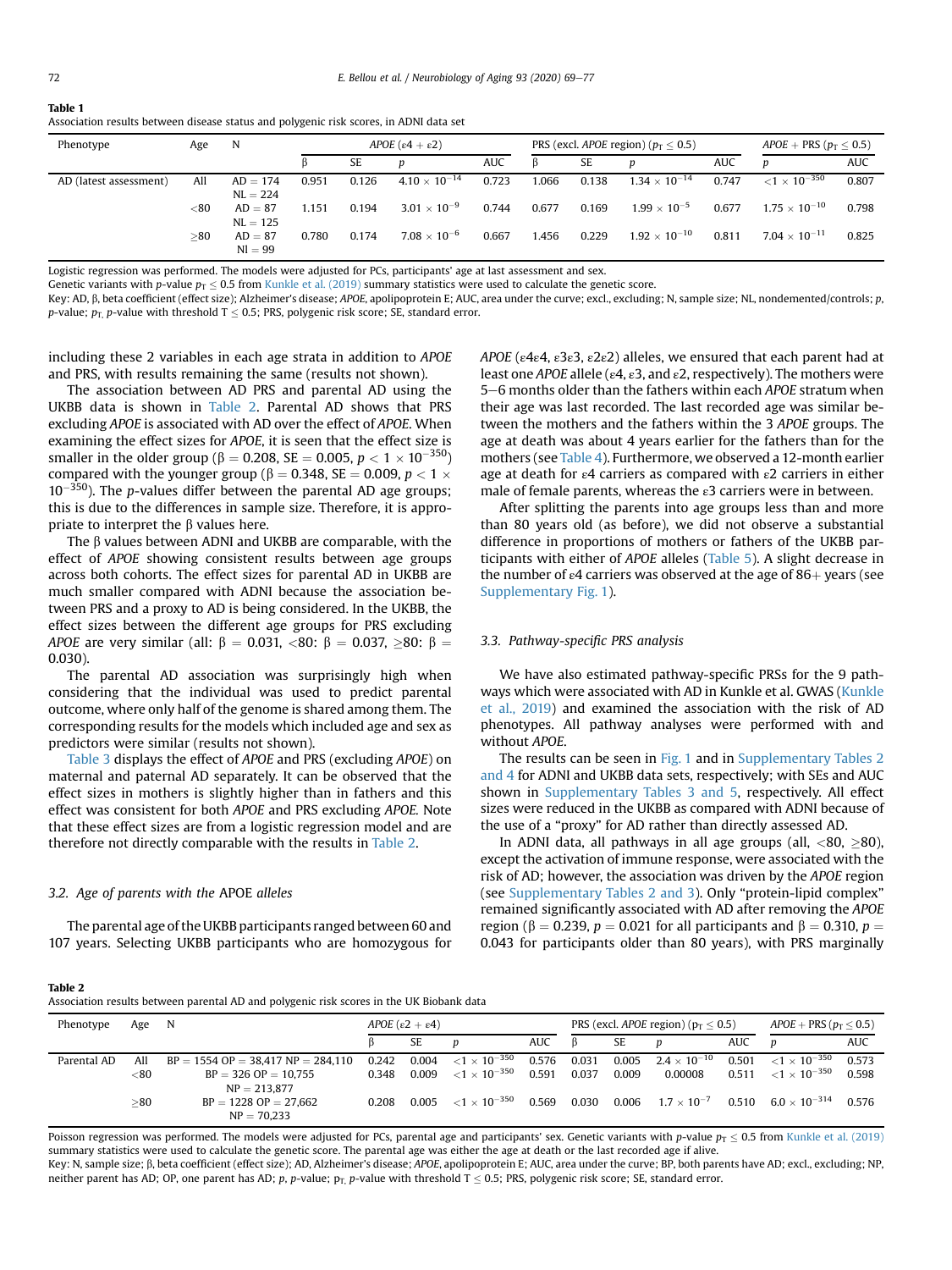<span id="page-4-0"></span>Table 3 Association results between parental AD (split into maternal and paternal AD) and PRSs in the UK Biobank

| Phenotype   | Age  | APOE $(\varepsilon 2 + \varepsilon 4)$ | PRS (excl. APOE region)<br>$(p_T \le 0.5)$ |
|-------------|------|----------------------------------------|--------------------------------------------|
|             |      | β                                      |                                            |
| Maternal AD | All  | 0.275                                  | 0.035                                      |
| Paternal AD |      | 0.240                                  | 0.031                                      |
| Maternal AD | < 80 | 0.404                                  | 0.044                                      |
| Paternal AD |      | 0.297                                  | 0.030                                      |
| Maternal AD | > 80 | 0.273                                  | 0.038                                      |
| Paternal AD |      | 0.225                                  | 0.034                                      |

Logistic regression was performed. The models were adjusted for PCs, parental age, and participants' sex. Genetic variants with p-value  $p_T \leq 0.5$  from [Kunkle et al.](#page-7-3) [\(2019\)](#page-7-3) summary statistics were used to calculate the genetic score. The parental age was either the age at death or the last recorded age if alive.

Key:  $\beta$ , beta coefficient (effect size); AD, Alzheimer's disease; APOE, apolipoprotein E; excl., excluding;  $p_{\rm T,}$   $p$ -value with threshold T  $\leq$  0.5; PRS, polygenic risk score.

adding to the genetic risk stratification above and beyond APOE; this is consistent with the results presented in a previous study ([Leonenko et al., 2019\)](#page-7-7). As before, the effect sizes for APOE were larger in the younger group for all 9 pathways compared with the older group, supporting the increased effect of APOE in younger ages. Similar results were found when including both age and sex as predictor variables in the regression models (results not shown).

The "activation of immune response" pathway, which does not contain APOE gene, showed a clear association in full ADNI sample  $(\beta = 0.279, p = 0.008)$  and an even stronger association in the older age group ( $\beta = 0.519$ ,  $p = 0.001$ ), whereas in the younger group the association was not significant ( $p = 0.458$ ).

In the UKBB, all pathways showed a significant association with parental AD for both APOE region and PRS excluding APOE region except for the "activation of immune response" and "protein-lipid complex subunit organization" pathway for which the results did not remain significant after splitting the participants into age groups (Supplementary Tables 4 and 5). The increased number of significant results was due to the much larger sample size in the UKBB compared with ADNI; however, the quantity of significant results is noteworthy when parental AD is used as a proxy and therefore effect sizes are small. Again, the effect sizes in parental AD for APOE were larger in the younger group compared with the older group, supporting the increased APOE effect in younger individuals. The effect sizes for PRS excluding APOE are small, and therefore, it is difficult to compare them across groups; 4 of the 9 pathways have a slightly larger effect size in the older group compared with the younger group. Similar results are shown when using age and sex as predictors in the model.

The "activation of immune response" pathway association in the UKBB did not show a clear pattern as in the ADNI data. Although in the group of all parents, the association of this pathway was

#### <span id="page-4-1"></span>Table 4

Parental last recorded age and age at death for participants homozygous to APOE alleles in the UK Biobank

| <b>APOE</b><br>genotype of  | N       | Mothers' last<br>recorded age | Fathers' last<br>recorded age | Mothers'<br>age at death at death | Fathers' age<br>Mean (sd) |  |
|-----------------------------|---------|-------------------------------|-------------------------------|-----------------------------------|---------------------------|--|
| <b>UKBB</b><br>participants |         | Mean (sd)                     | Mean (sd)                     | Mean (sd)                         |                           |  |
| $\epsilon$ 4 $\epsilon$ 4   | 10.563  | 78.2 (7.8)                    | 77.9(7.1)                     | 74.3 (12.7)                       | 70.4 (12.8)               |  |
| $\epsilon$ 3 $\epsilon$ 3   | 258.659 | 79.1 (8.2)                    | 78.4 (7.5)                    | 74.7 (13.2)                       | 70.8 (13.0)               |  |
| 5252                        | 2808    | 78.9(8.3)                     | 78.3 (7.7)                    | 75.4 (12.7)                       | 71.6(12.6)                |  |

If parent was alive, the last recorded age was used. Otherwise, the age of death of the parent was used.

Key: APOE, apolipoprotein E; N, number of samples; sd, standard deviation; UKBB, UK Biobank.

#### <span id="page-4-2"></span>Table 5

Proportion of parents of participants homozygous to APOE alleles in the UKBB stratified by age groups

| APOE genotype in<br>the UKBB participants | Fathers<br>(proportion) |       | <b>Mothers</b><br>(proportion) |       |  |
|-------------------------------------------|-------------------------|-------|--------------------------------|-------|--|
|                                           | <80                     | > 80  | < 80                           | > 80  |  |
| $\epsilon$ 4 $\epsilon$ 4                 | 0.040                   | 0.036 | 0.041                          | 0.036 |  |
| $\epsilon$ 3 $\epsilon$ 3                 | 0.950                   | 0.953 | 0.949                          | 0.953 |  |
| $\epsilon$ 3 $\epsilon$ 3                 | 0.010                   | 0.011 | 0.010                          | 0.011 |  |

If parent was alive, the last recorded age was used. Otherwise, the age of death of the parent was used.

Key: APOE, apolipoprotein E; UKBB, UK Biobank.

statistically significant ( $\beta = 0.013$ ,  $p = 0.0068$ ), when split by age, the *p*-values become nonsignificant ( $p = 0.060$  and  $p = 0.073$ , in the younger and older groups, respectively). The effect sizes of the parental AD association were similar in all 3 groups (all,  $\langle 80, \rangle 80$ ); however, these are quite reduced when compared with the ADNI results. As pointed out earlier, this is likely to be due to the "association via proxy" analyses and as a consequence, the reduced power of the analyses which in turn potentially explains the absence of clear pattern, leaving the "activation of immune response" pathway association results inconclusive (non-replicated) in this analysis.

Finally, for both ADNI and the UKBB, the  $\beta$  values across both age groups were compared. There was strong evidence for a difference in  $\beta$ s between the younger and older groups in all pathways based on APOE across both data sets, but there was no difference observed between the  $\beta$ s for each age group for the PRS association excluding APOE.

### 4. Discussion

It is known that both age and PRS (including APOE) contribute to liability to AD, but their etiological relationship has not been fully elucidated. We evaluated an additive model whereby risk of AD requires less contribution from common SNPs in younger individuals. Our study benefits from the use of the publicly available and well-studied ADNI data and the confirmation of results in the UKBB data using family history as a proxy of AD.

Our study not only shows that the effect of APOE is stronger in the younger group compared with the older group, aged at least 80 years, but it suggests that the effect of the polygenic component at the latter age group is significantly greater than APOE alone. This implies that potentially other/additional biological mechanisms of AD development can be identified by the polygenic component over and above APOE in the older individuals. Therefore, the agevarying effect of APOE and the polygenic component of AD should be taken into consideration in both clinical and scientific settings. The complex interplay between the genetic architecture, sex, and age of patients indicates the incorporation of these risk factors in both treatment planning and enrollment in clinical trials for identifying cognitively normal APOE ε4 carriers progressing to AD [\(Riedel et al., 2016](#page-8-7)). The greater effect of PRS in older patients may aid in stratifying individuals for precision medicines, and individuals whose AD is predominantly influenced by APOE may require different treatments to those effected by the polygenic component of remaining variants.

The work presented in this article supports findings from previous studies. The heterogeneity of the polygenic architecture across age in AD was demonstrated by Lo et al. The authors showed that the heritability explained by chromosome 19 was significantly larger in the younger participants ([Lo et al., 2019](#page-7-0)). Similar results have also been presented in previous studies by Escott-Price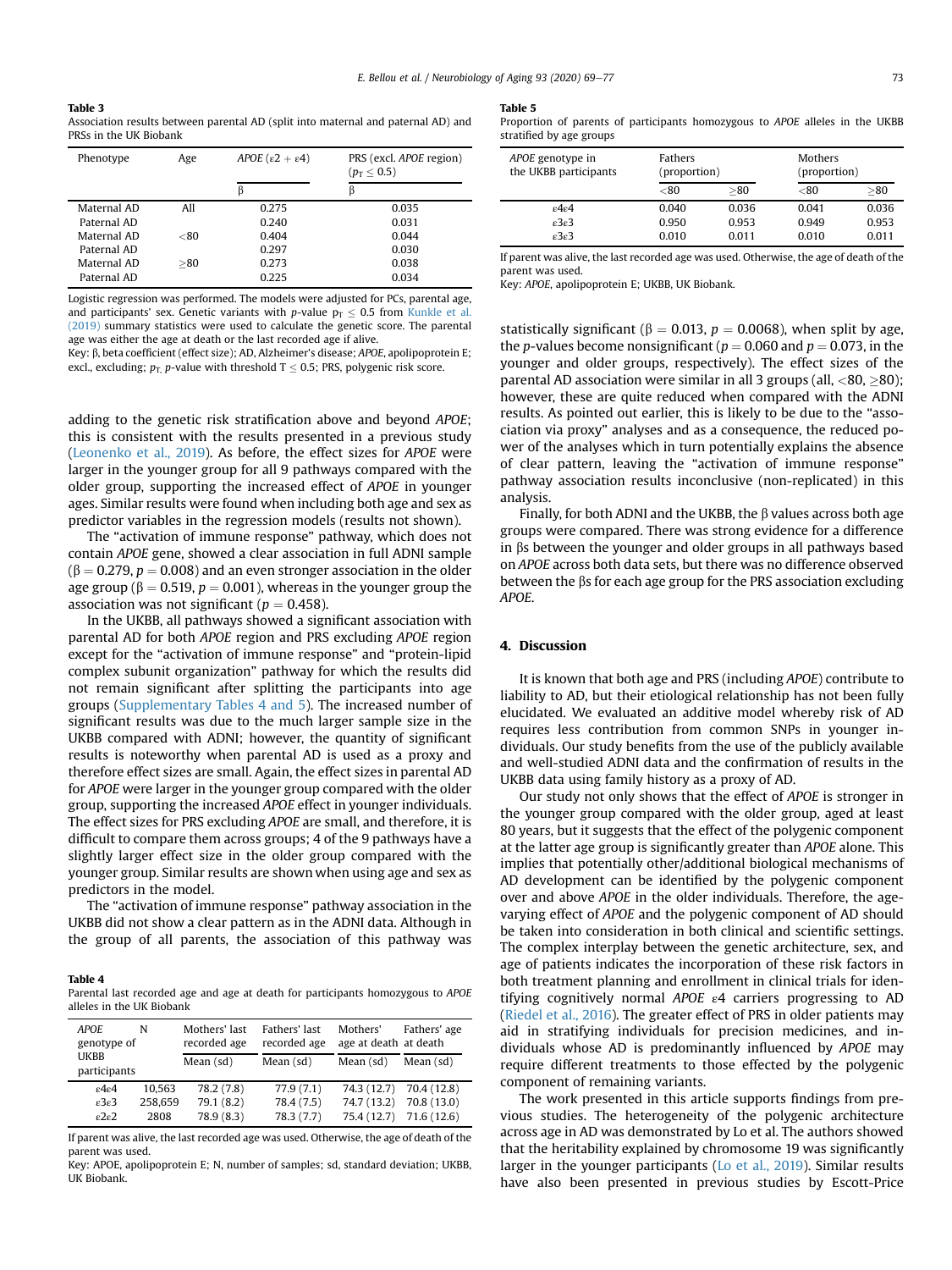<span id="page-5-0"></span>

Fig. 1. Association of pathway-specific genetic scores (excluding APOE region) with the risk of Alzheimer's disease. Depiction of ADNI (red) and UKBB (blue) data for all individuals and stratified by age. Bars crossed with a black line depict statistically significant results. Abbreviations: ADNI, Alzheimer's Disease Neuroimaging Initiative; UKBB, UK Biobank. (For interpretation of the references to color in this figure legend, the reader is referred to the Web version of this article.)

[\(Escott-Price et al., 2015, 2017](#page-6-10)). Moreover, a number of studies have suggested differences in magnitude of the effect of APOE during the entire period of AD risk, with APOE  $\varepsilon$ 4 reaching its peak effect be-tween the age of 60-79 years ([Bickeböller et al., 1997; Bonham](#page-6-8) [et al., 2016](#page-6-8)).

Our pathway association results were inconclusive in this analysis. For both data sets, the effect sizes for APOE were larger in all 9 pathways in the younger group compared with the older cohort; whereas, the effect sizes of PRS excluding the APOE region were larger in 6 of 9 pathways in ADNI and in 4 of 9 pathways in the UKBB. Furthermore, the "activation of immune response" pathway association in the UKBB did not show a clear pattern as in the ADNI data, likely due to the reduced statistical power.

The findings of this study have to be seen in light of some limitations. ADNI is an amnestic clinical population with no reported comorbidities to be adjusted for in the analysis. Moreover, the sample size is relatively low, especially when split into age groups. To address the latter limitation, the UKBB was used for replication purposes; however, the UKBB data are reliant on a proxy for AD (the parental AD). Although the analysis by proxy was been used previously ([Marioni et al., 2018\)](#page-7-4), it should be noted that the parental AD has been grouped by the designers of the UKBB with other forms of dementia whose prevalence at different age groups could potentially bias our results. On the same note, the parental AD phenotype used in the present study combines AD/dementia in both parents to reduce multiple testing; therefore, parental sex effects could not be accounted for in our models. We did, however, investigate maternal and paternal AD separately, which showed that effect sizes are consistently higher in mothers compared with fathers. Another potential limitation is the "arbitrary" choice of the age cutoff used for splitting the subjects into groups. Nevertheless, these cutoffs seem to be in line with ages being reported in previous studies when the effect of APOE started declining. Furthermore, the decrease in APOE frequency in older ages ([Frisoni et al., 1998;](#page-6-13) [Murman et al., 1996; Sando et al., 2008](#page-6-13)) could be due to censoring by the earlier onset of AD in APOE ε4 carriers. We tried to address this limitation by splitting the parents into age groups less than and more than 80 years old; however, we did not observe

major difference in the proportion of mothers or fathers on the UKBB participants with either of APOE alleles. Further investigation is needed to examine the potential existence of survival biases. Another plausible explanation could be that  $APOE \varepsilon 4$  carriers who have not progressed to cognitive impairment during the risk age range of 65-75 years, might possess protective genetic or lifestyle factors that delay that progression.

# 5. Conclusion

In this study, we emphasize that both APOE and PRS are predictors of AD risk presenting age-dependent effects on progression to cognitive decline. We show that the effect of APOE on AD risk is stronger in individuals with age less than 80 years, whereas PRS contributes more to the risk of AD development in ages more than 80 years. In the older group, the polygenic risk score has shown to be the same or higher compared with the younger group. Agebased risk estimates of the genetic architecture of the disease could aid in clinical trials of disease-modifying treatments and personalized medicine once effective therapies are available.

#### Disclosure statement

The authors EBellou, JW, and VEP have collaborated with Cytox Ltd through their Innovate UK grant funding. PD is an employee of Cytox Ltd.

## CRediT authorship contribution statement

Eftychia Bellou: Conceptualization, Methodology, Software, Formal analysis, Resources, Writing - original draft, Visualization. Emily Baker: Conceptualization, Methodology, Software, Formal analysis, Resources, Writing - original draft, Visualization. Ganna Leonenko: Methodology, Software, Validation, Writing - review & editing. Matthew Bracher-Smith: Validation, Data curation, Investigation, Writing - review & editing. Paula Daunt: Validation, Writing - review & editing, Funding acquisition. Georgina Menzies: Validation, Data curation, Writing - review & editing. Julie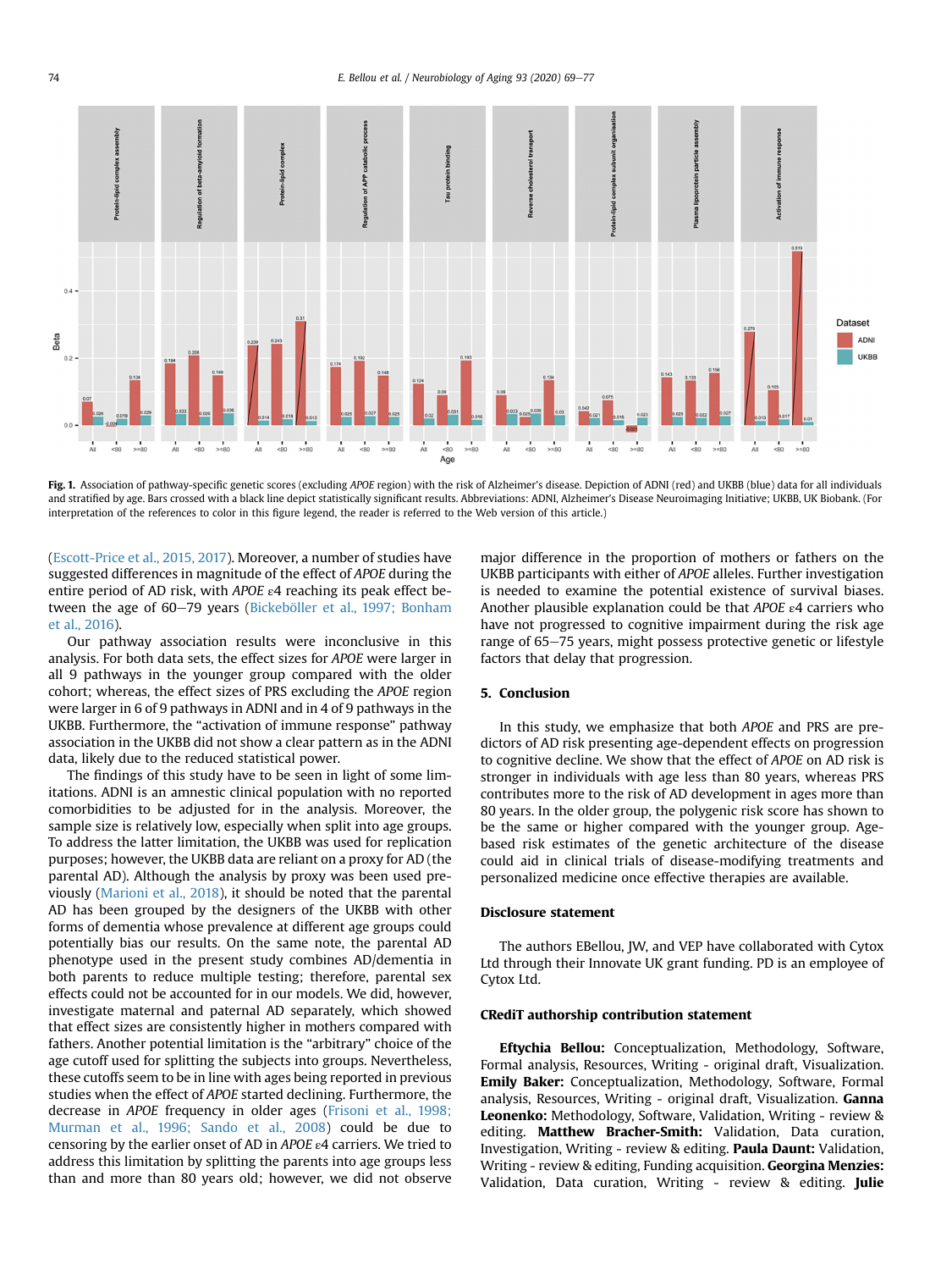Williams: Conceptualization, Writing - review & editing, Funding acquisition. Valentina Escott-Price: Conceptualization, Investigation, Writing - review & editing, Supervision, Project administration, Funding acquisition.

# Acknowledgements

Data collection and sharing for this project was funded by the Alzheimer's Disease Neuroimaging Initiative (ADNI) (National Institutes of Health Grant U01 AG024904) and DOD ADNI (Department of Defense award number W81XWH-12-2-0012). ADNI is funded by the National Institute on Aging, the National Institute of Biomedical Imaging and Bioengineering, and through generous contributions from the following: AbbVie, Alzheimer's Association; Alzheimer's Drug Discovery Foundation; Araclon Biotech; Bio-Clinica, Inc; Biogen; Bristol-Myers Squibb Company; CereSpir, Inc; Cogstate; Eisai Inc; Elan Pharmaceuticals, Inc; Eli Lilly and Company; EuroImmun; F. Hoffmann-La Roche Ltd and its affiliated company Genentech, Inc; Fujirebio; GE Healthcare; IXICO Ltd; Janssen Alzheimer Immunotherapy Research & Development, LLC.; Johnson & Johnson Pharmaceutical Research & Development LLC.; Lumosity; Lundbeck; Merck & Co., Inc; Meso Scale Diagnostics, LLC.; NeuroRx Research; Neurotrack Technologies; Novartis Pharmaceuticals Corporation; Pfizer Inc; Piramal Imaging; Servier; Takeda Pharmaceutical Company; and Transition Therapeutics. The Canadian Institutes of Health Research is providing funds to support ADNI clinical sites in Canada. Private sector contributions are facilitated by the Foundation for the National Institutes of Health ([www.fnih.org\)](http://www.fnih.org). The grantee organization is the Northern California Institute for Research and Education, and the study is coordinated by the Alzheimer's Therapeutic Research Institute at the University of Southern California. ADNI data are disseminated by the Laboratory for Neuro Imaging at the University of Southern California.

Moreover, this research has been conducted using the UK Biobank Resource under Application Number 15175.

The authors wish to thank the MRC Centre for Neuropsychiatric Genetics and Genomics (grant number MRC-MR/L010305/1, the UK Dementia Research Institute (grant number MRC-UKDRI-3003), Dementia Platform UK, the Welsh Government, and Innovate UK (grant number 104210); and IGAP for providing summary results data for these analyses. The investigators within IGAP contributed to the design and implementation of IGAP and/or provided data but did not participate in the analysis or writing of this report. Furthermore, the authors would like to thank all ADNI and UK Biobank participants and staff. Finally, the authors would like to acknowledge the Cytox Ltd and more specifically Dr Richard Pither and Dr Alex Gibson.

## Appendix A. Supplementary data

Supplementary data to this article can be found online at [https://](https://doi.org/10.1016/j.neurobiolaging.2020.04.024) [doi.org/10.1016/j.neurobiolaging.2020.04.024](https://doi.org/10.1016/j.neurobiolaging.2020.04.024).

#### References

- <span id="page-6-11"></span>[Belloy, M.E., Napolioni, V., Greicius, M.D., 2019. A quarter century of APOE and](http://refhub.elsevier.com/S0197-4580(20)30151-2/sref1) Alzheimer'[s disease: progress to date and the path forward. Neuron 101,](http://refhub.elsevier.com/S0197-4580(20)30151-2/sref1) [820](http://refhub.elsevier.com/S0197-4580(20)30151-2/sref1)-[838](http://refhub.elsevier.com/S0197-4580(20)30151-2/sref1)
- <span id="page-6-8"></span>[Bickeböller, H., Campion, D., Brice, A., Amouyel, P., Hannequin, D., Didierjean, O.,](http://refhub.elsevier.com/S0197-4580(20)30151-2/sref2) [Penet, C., Martin, C., Pérez-Tur, J., Michon, A., Dubois, B., Ledoze, F., Thomas-](http://refhub.elsevier.com/S0197-4580(20)30151-2/sref2)[Anterion, C., Pasquier, F., Puel, M., Demonet, J.F., Moreaud, O., Babron, M.C.,](http://refhub.elsevier.com/S0197-4580(20)30151-2/sref2) [Meulien, D., Guez, D., Chartier-Harlin, M.C., Frebourg, T., Agid, Y., Martinez, M.,](http://refhub.elsevier.com/S0197-4580(20)30151-2/sref2) [Clerget-Darpoux, F., 1997. Apolipoprotein E and Alzheimer disease: genotype](http://refhub.elsevier.com/S0197-4580(20)30151-2/sref2)specifi[c risks by age and sex. Am. J. Hum. Genet. 60, 439](http://refhub.elsevier.com/S0197-4580(20)30151-2/sref2)-[446](http://refhub.elsevier.com/S0197-4580(20)30151-2/sref2).
- <span id="page-6-5"></span>[Blacker, D., Haines, J.L., Rodes, L., Terwedow, H., Go, R.C., Harrell, L.E., Perry, R.T.,](http://refhub.elsevier.com/S0197-4580(20)30151-2/sref3) [Bassett, S.S., Chase, G., Meyers, D., Albert, M.S., Tanzi, R., 1997. ApoE-4 and age at](http://refhub.elsevier.com/S0197-4580(20)30151-2/sref3) onset of Alzheimer'[s disease: the NIMH genetics initiative. Neurology 48,](http://refhub.elsevier.com/S0197-4580(20)30151-2/sref3)  $139 - 147.$  $139 - 147.$  $139 - 147.$
- <span id="page-6-9"></span>[Bonham, L.W., Geier, E.G., Fan, C.C., Leong, J.K., Besser, L., Kukull, W.A., Kornak, J.,](http://refhub.elsevier.com/S0197-4580(20)30151-2/sref4) [Andreassen, O.A., Schellenberg, G.D., Rosen, H.J., Dillon, W.P., Hess, C.P.,](http://refhub.elsevier.com/S0197-4580(20)30151-2/sref4) [Miller, B.L., Dale, A.M., Desikan, R.S., Yokoyama, J.S., 2016. Age-dependent effects](http://refhub.elsevier.com/S0197-4580(20)30151-2/sref4) [of APOE](http://refhub.elsevier.com/S0197-4580(20)30151-2/sref4) ε4 in preclinical Alzheimer'[s disease. Ann. Clin. Transl Neurol. 3,](http://refhub.elsevier.com/S0197-4580(20)30151-2/sref4) [668](http://refhub.elsevier.com/S0197-4580(20)30151-2/sref4)-[677.](http://refhub.elsevier.com/S0197-4580(20)30151-2/sref4)
- <span id="page-6-7"></span>[Corder, E.H., Saunders, A.M., Strittmatter, W.J., Schmechel, D.E., Gaskell, P.C.,](http://refhub.elsevier.com/S0197-4580(20)30151-2/sref5) [Small, G.W., Roses, A.D., Haines, J.L., Pericak-Vance, M.A., 1993. Gene dose of](http://refhub.elsevier.com/S0197-4580(20)30151-2/sref5) [apolipoprotein E type 4 allele and the risk of Alzheimer](http://refhub.elsevier.com/S0197-4580(20)30151-2/sref5)'s disease in late onset [families. Science 261, 921](http://refhub.elsevier.com/S0197-4580(20)30151-2/sref5)-[923.](http://refhub.elsevier.com/S0197-4580(20)30151-2/sref5)
- [Davidson, Y., Gibbons, L., Pritchard, A., Hardicre, J., Wren, J., Stopford, C., Julien, C.,](http://refhub.elsevier.com/S0197-4580(20)30151-2/sref6) [Thompson, J., Payton, A., Pickering-Brown, S.M., Pendleton, N., Horan, M.A.,](http://refhub.elsevier.com/S0197-4580(20)30151-2/sref6) [Burns, A., Purandare, N., Lendon, C.L., Neary, D., Snowden, J.S., Mann, D.M., 2007.](http://refhub.elsevier.com/S0197-4580(20)30151-2/sref6) [Apolipoprotein E epsilon4 allele frequency and age at onset of Alzheimer](http://refhub.elsevier.com/S0197-4580(20)30151-2/sref6)'s [disease. Dement. Geriatr. Cogn. Disord. 23, 60](http://refhub.elsevier.com/S0197-4580(20)30151-2/sref6)-[66](http://refhub.elsevier.com/S0197-4580(20)30151-2/sref6).
- <span id="page-6-6"></span>[Deelen, J., Evans, D.S., Arking, D.E., Tesi, N., Nygaard, M., Liu, X., Wojczynski, M.K.,](http://refhub.elsevier.com/S0197-4580(20)30151-2/sref7) [Biggs, M.L., van der Spek, A., Atzmon, G., Ware, E.B., Sarnowski, C., Smith, A.V.,](http://refhub.elsevier.com/S0197-4580(20)30151-2/sref7) [Seppälä, I., Cordell, H.J., Dose, J., Amin, N., Arnold, A.M., Ayers, K.L., Barzilai, N.,](http://refhub.elsevier.com/S0197-4580(20)30151-2/sref7) [Becker, E.J., Beekman, M., Blanché, H., Christensen, K., Christiansen, L.,](http://refhub.elsevier.com/S0197-4580(20)30151-2/sref7) [Collerton, J.C., Cubaynes, S., Cummings, S.R., Davies, K., Debrabant, B.,](http://refhub.elsevier.com/S0197-4580(20)30151-2/sref7) [Deleuze, J.F., Duncan, R., Faul, J.D., Franceschi, C., Galan, P., Gudnason, V.,](http://refhub.elsevier.com/S0197-4580(20)30151-2/sref7) [Harris, T.B., Huisman, M., Hurme, M.A., Jagger, C., Jansen, I., Jylhä, M.,](http://refhub.elsevier.com/S0197-4580(20)30151-2/sref7) [Kähönen, M., Karasik, D., Kardia, S.L.R., Kingston, A., Kirkwood, T.B.L., Launer, L.J.,](http://refhub.elsevier.com/S0197-4580(20)30151-2/sref7) [Lehtimäki, T., Lieb, W., Lyytikäinen, L.P., Martin-Ruiz, C., Min, J., Nebel, A.,](http://refhub.elsevier.com/S0197-4580(20)30151-2/sref7) [Newman, A.B., Nie, C., Nohr, E.A., Orwoll, E.S., Perls, T.T., Province, M.A.,](http://refhub.elsevier.com/S0197-4580(20)30151-2/sref7) [Psaty, B.M., Raitakari, O.T., Reinders, M.J.T., Robine, J.M., Rotter, J.I., Sebastiani, P.,](http://refhub.elsevier.com/S0197-4580(20)30151-2/sref7) [Smith, J., Sørensen, T.I.A., Taylor, K.D., Uitterlinden, A.G., van der Flier, W., van](http://refhub.elsevier.com/S0197-4580(20)30151-2/sref7) [der Lee, S.J., van Duijn, C.M., van Heemst, D., Vaupel, J.W., Weir, D., Ye, K.,](http://refhub.elsevier.com/S0197-4580(20)30151-2/sref7) [Zeng, Y., Zheng, W., Holstege, H., Kiel, D.P., Lunetta, K.L., Slagboom, P.E.,](http://refhub.elsevier.com/S0197-4580(20)30151-2/sref7) [Murabito, J.M., 2019. A meta-analysis of genome-wide association studies](http://refhub.elsevier.com/S0197-4580(20)30151-2/sref7) identifi[es multiple longevity genes. Nat. Commun. 10, 3669.](http://refhub.elsevier.com/S0197-4580(20)30151-2/sref7)
- [Escott-Price, V., Myers, A.J., Huentelman, M., Hardy, J., 2017. Polygenic risk score](http://refhub.elsevier.com/S0197-4580(20)30151-2/sref8) analysis of pathologically confi[rmed Alzheimer disease. Ann. Neurol. 82,](http://refhub.elsevier.com/S0197-4580(20)30151-2/sref8)  $311 - 314$  $311 - 314$ .
- <span id="page-6-10"></span>[Escott-Price, V., Sims, R., Bannister, C., Harold, D., Vronskaya, M., Majounie, E.,](http://refhub.elsevier.com/S0197-4580(20)30151-2/sref9) [Badarinarayan, N., Morgan, K., Passmore, P., Holmes, C., Powell, J., Brayne, C.,](http://refhub.elsevier.com/S0197-4580(20)30151-2/sref9) [Gill, M., Mead, S., Goate, A., Cruchaga, C., Lambert, J.C., van Duijn, C., Maier, W.,](http://refhub.elsevier.com/S0197-4580(20)30151-2/sref9) [Ramirez, A., Holmans, P., Jones, L., Hardy, J., Seshadri, S., Schellenberg, G.D.,](http://refhub.elsevier.com/S0197-4580(20)30151-2/sref9) [Amouyel, P., Williams, J., GERAD/PERADES, consortia, I., 2015. Common poly](http://refhub.elsevier.com/S0197-4580(20)30151-2/sref9)[genic variation enhances risk prediction for Alzheimer](http://refhub.elsevier.com/S0197-4580(20)30151-2/sref9)'s disease. Brain 138 (Pt  $12$ ),  $3673 - 3684$ .
- <span id="page-6-4"></span>[Farrer, L.A., Cupples, L.A., Haines, J.L., Hyman, B., Kukull, W.A., Mayeux, R.,](http://refhub.elsevier.com/S0197-4580(20)30151-2/sref10) [Myers, R.H., Pericak-Vance, M.A., Risch, N., van Duijn, C.M., 1997. Effects of age,](http://refhub.elsevier.com/S0197-4580(20)30151-2/sref10) [sex, and ethnicity on the association between apolipoprotein E genotype and](http://refhub.elsevier.com/S0197-4580(20)30151-2/sref10) [Alzheimer disease. A meta-analysis. APOE and Alzheimer Disease Meta Analysis](http://refhub.elsevier.com/S0197-4580(20)30151-2/sref10) [Consortium. JAMA 278, 1349](http://refhub.elsevier.com/S0197-4580(20)30151-2/sref10)-[1356](http://refhub.elsevier.com/S0197-4580(20)30151-2/sref10).
- <span id="page-6-13"></span>[Frisoni, G.B., Manfredi, M., Geroldi, C., Binetti, G., Zanetti, O., Bianchetti, A.,](http://refhub.elsevier.com/S0197-4580(20)30151-2/sref11) [Trabucchi, M., 1998. The prevalence of apoE-epsilon4 in Alzheimer](http://refhub.elsevier.com/S0197-4580(20)30151-2/sref11)'s disease is [age dependent. J. Neurol. Neurosurg. Psychiatry 65, 103](http://refhub.elsevier.com/S0197-4580(20)30151-2/sref11)-[106](http://refhub.elsevier.com/S0197-4580(20)30151-2/sref11).
- <span id="page-6-0"></span>[Gatz, M., Reynolds, C.A., Fratiglioni, L., Johansson, B., Mortimer, J.A., Berg, S., Fiske, A.,](http://refhub.elsevier.com/S0197-4580(20)30151-2/sref12) [Pedersen, N.L., 2006. Role of genes and environments for explaining Alzheimer](http://refhub.elsevier.com/S0197-4580(20)30151-2/sref12) [disease. Arch. Gen. Psychiatry 63, 168](http://refhub.elsevier.com/S0197-4580(20)30151-2/sref12)-[174.](http://refhub.elsevier.com/S0197-4580(20)30151-2/sref12)
- <span id="page-6-1"></span>[Harold, D., Abraham, R., Hollingworth, P., Sims, R., Gerrish, A., Hamshere, M.L.,](http://refhub.elsevier.com/S0197-4580(20)30151-2/sref13) [Pahwa, J.S., Moskvina, V., Dowzell, K., Williams, A., Jones, N., Thomas, C.,](http://refhub.elsevier.com/S0197-4580(20)30151-2/sref13) [Stretton, A., Morgan, A.R., Lovestone, S., Powell, J., Proitsi, P., Lupton, M.K.,](http://refhub.elsevier.com/S0197-4580(20)30151-2/sref13) [Brayne, C., Rubinsztein, D.C., Gill, M., Lawlor, B., Lynch, A., Morgan, K.,](http://refhub.elsevier.com/S0197-4580(20)30151-2/sref13) [Brown, K.S., Passmore, P.A., Craig, D., McGuinness, B., Todd, S., Holmes, C.,](http://refhub.elsevier.com/S0197-4580(20)30151-2/sref13) [Mann, D., Smith, A.D., Love, S., Kehoe, P.G., Hardy, J., Mead, S., Fox, N., Rossor, M.,](http://refhub.elsevier.com/S0197-4580(20)30151-2/sref13) [Collinge, J., Maier, W., Jessen, F., Schürmann, B., Heun, R., van den Bussche, H.,](http://refhub.elsevier.com/S0197-4580(20)30151-2/sref13) [Heuser, I., Kornhuber, J., Wiltfang, J., Dichgans, M., Frölich, L., Hampel, H.,](http://refhub.elsevier.com/S0197-4580(20)30151-2/sref13) [Hüll, M., Rujescu, D., Goate, A.M., Kauwe, J.S., Cruchaga, C., Nowotny, P.,](http://refhub.elsevier.com/S0197-4580(20)30151-2/sref13) [Morris, J.C., Mayo, K., Sleegers, K., Bettens, K., Engelborghs, S., De Deyn, P.P., Van](http://refhub.elsevier.com/S0197-4580(20)30151-2/sref13) [Broeckhoven, C., Livingston, G., Bass, N.J., Gurling, H., McQuillin, A., Gwilliam, R.,](http://refhub.elsevier.com/S0197-4580(20)30151-2/sref13) [Deloukas, P., Al-Chalabi, A., Shaw, C.E., Tsolaki, M., Singleton, A.B., Guerreiro, R.,](http://refhub.elsevier.com/S0197-4580(20)30151-2/sref13) [Mühleisen, T.W., Nöthen, M.M., Moebus, S., Jöckel, K.H., Klopp, N.,](http://refhub.elsevier.com/S0197-4580(20)30151-2/sref13) [Wichmann, H.E., Carrasquillo, M.M., Pankratz, V.S., Younkin, S.G., Holmans, P.A.,](http://refhub.elsevier.com/S0197-4580(20)30151-2/sref13) O'[Donovan, M., Owen, M.J., Williams, J., 2009. Genome-wide association study](http://refhub.elsevier.com/S0197-4580(20)30151-2/sref13) identifi[es variants at CLU and PICALM associated with Alzheimer](http://refhub.elsevier.com/S0197-4580(20)30151-2/sref13)'s disease. Nat. [Genet. 41, 1088](http://refhub.elsevier.com/S0197-4580(20)30151-2/sref13)-[1093](http://refhub.elsevier.com/S0197-4580(20)30151-2/sref13).
- <span id="page-6-12"></span>[Harrow, J., Frankish, A., Gonzalez, J.M., Tapanari, E., Diekhans, M., Kokocinski, F.,](http://refhub.elsevier.com/S0197-4580(20)30151-2/sref14) [Aken, B.L., Barrell, D., Zadissa, A., Searle, S., Barnes, I., Bignell, A., Boychenko, V.,](http://refhub.elsevier.com/S0197-4580(20)30151-2/sref14) [Hunt, T., Kay, M., Mukherjee, G., Rajan, J., Despacio-Reyes, G., Saunders, G.,](http://refhub.elsevier.com/S0197-4580(20)30151-2/sref14) [Steward, C., Harte, R., Lin, M., Howald, C., Tanzer, A., Derrien, T., Chrast, J.,](http://refhub.elsevier.com/S0197-4580(20)30151-2/sref14) [Walters, N., Balasubramanian, S., Pei, B., Tress, M., Rodriguez, J.M., Ezkurdia, I.,](http://refhub.elsevier.com/S0197-4580(20)30151-2/sref14) [van Baren, J., Brent, M., Haussler, D., Kellis, M., Valencia, A., Reymond, A.,](http://refhub.elsevier.com/S0197-4580(20)30151-2/sref14) [Gerstein, M., Guigó, R., Hubbard, T.J., 2012. GENCODE: the reference human](http://refhub.elsevier.com/S0197-4580(20)30151-2/sref14) [genome annotation for the ENCODE Project. Genome Res. 22, 1760](http://refhub.elsevier.com/S0197-4580(20)30151-2/sref14)-[1774](http://refhub.elsevier.com/S0197-4580(20)30151-2/sref14).
- <span id="page-6-2"></span>[Hauser, P.S., Narayanaswami, V., Ryan, R.O., 2011. Apolipoprotein E: from lipid](http://refhub.elsevier.com/S0197-4580(20)30151-2/sref15) [transport to neurobiology. Prog. Lipid Res. 50, 62](http://refhub.elsevier.com/S0197-4580(20)30151-2/sref15)-[74.](http://refhub.elsevier.com/S0197-4580(20)30151-2/sref15)
- <span id="page-6-3"></span>[Houlden, H., Greenwood, R., 2006. Apolipoprotein E4 and traumatic brain injury.](http://refhub.elsevier.com/S0197-4580(20)30151-2/sref16) J. Neurol. Neurosurg. Psychiatry  $77, 1106 - 1107$ .
- [Jansen, I.E., Savage, J.E., Watanabe, K., Bryois, J., Williams, D.M., Steinberg, S.,](http://refhub.elsevier.com/S0197-4580(20)30151-2/sref17) [Sealock, J., Karlsson, I.K., Hägg, S., Athanasiu, L., Voyle, N., Proitsi, P., Witoelar, A.,](http://refhub.elsevier.com/S0197-4580(20)30151-2/sref17) [Stringer, S., Aarsland, D., Almdahl, I.S., Andersen, F., Bergh, S., Bettella, F.,](http://refhub.elsevier.com/S0197-4580(20)30151-2/sref17) [Bjornsson, S., Brækhus, A., Bråthen, G., de Leeuw, C., Desikan, R.S., Djurovic, S.,](http://refhub.elsevier.com/S0197-4580(20)30151-2/sref17) [Dumitrescu, L., Fladby, T., Hohman, T.J., Jonsson, P.V., Kiddle, S.J., Rongve, A.,](http://refhub.elsevier.com/S0197-4580(20)30151-2/sref17)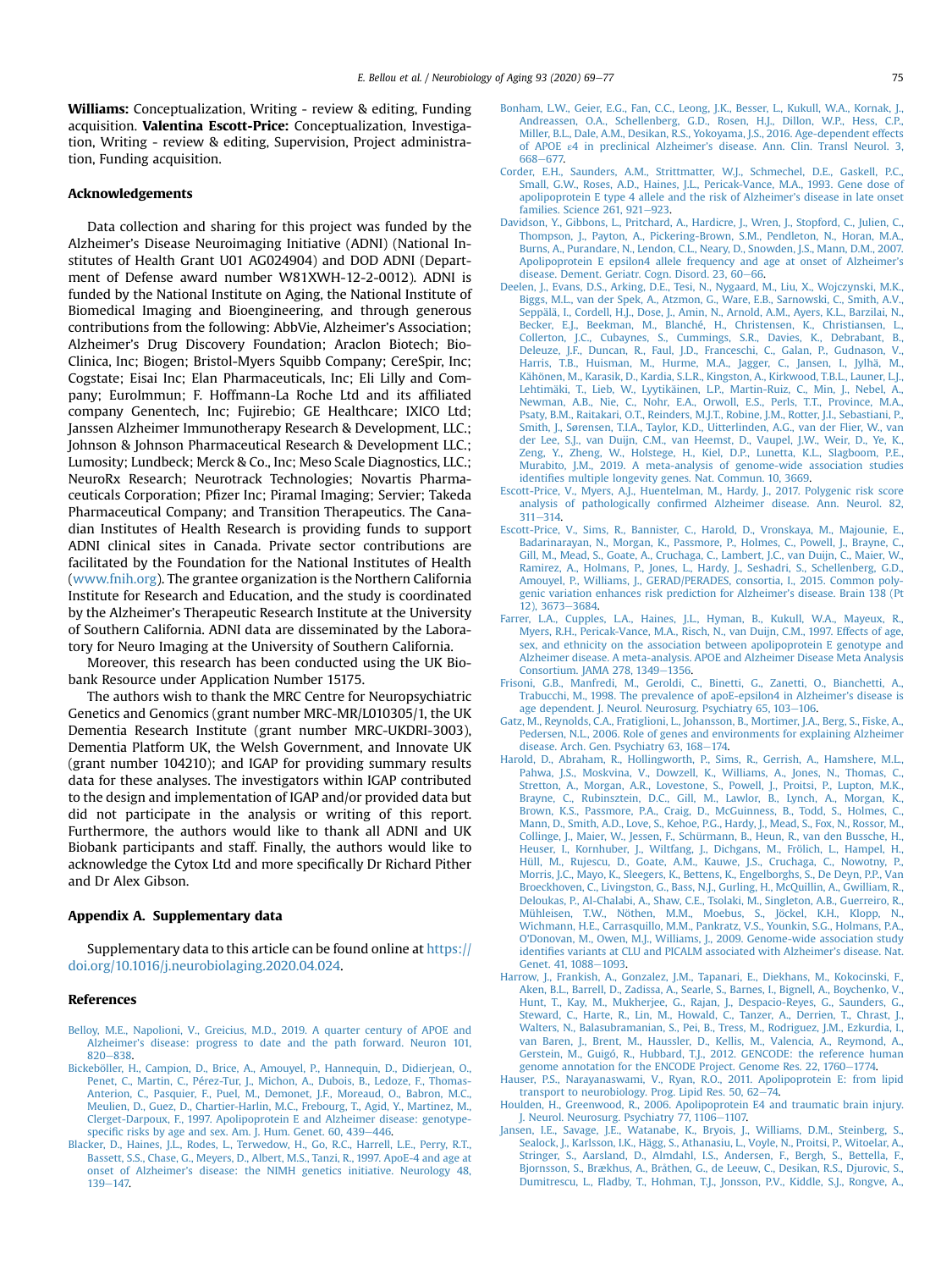[Saltvedt, I., Sando, S.B., Selbæk, G., Shoai, M., Skene, N.G., Snaedal, J., Stordal, E.,](http://refhub.elsevier.com/S0197-4580(20)30151-2/sref17) [Ulstein, I.D., Wang, Y., White, L.R., Hardy, J., Hjerling-Lef](http://refhub.elsevier.com/S0197-4580(20)30151-2/sref17)fler, J., Sullivan, P.F., van [der Flier, W.M., Dobson, R., Davis, L.K., Stefansson, H., Stefansson, K.,](http://refhub.elsevier.com/S0197-4580(20)30151-2/sref17) [Pedersen, N.L., Ripke, S., Andreassen, O.A., Posthuma, D., 2019. Genome-wide](http://refhub.elsevier.com/S0197-4580(20)30151-2/sref17) meta-analysis identifi[es new loci and functional pathways in](http://refhub.elsevier.com/S0197-4580(20)30151-2/sref17)fluencing Alzheimer'[s disease risk. Nat. Genet. 51, 404](http://refhub.elsevier.com/S0197-4580(20)30151-2/sref17)–[413](http://refhub.elsevier.com/S0197-4580(20)30151-2/sref17).

- <span id="page-7-2"></span>[Jones, L., Holmans, P.A., Hamshere, M.L., Harold, D., Moskvina, V., Ivanov, D.,](http://refhub.elsevier.com/S0197-4580(20)30151-2/sref18) [Pocklington, A., Abraham, R., Hollingworth, P., Sims, R., Gerrish, A., Pahwa, J.S.,](http://refhub.elsevier.com/S0197-4580(20)30151-2/sref18) [Jones, N., Stretton, A., Morgan, A.R., Lovestone, S., Powell, J., Proitsi, P.,](http://refhub.elsevier.com/S0197-4580(20)30151-2/sref18) [Lupton, M.K., Brayne, C., Rubinsztein, D.C., Gill, M., Lawlor, B., Lynch, A.,](http://refhub.elsevier.com/S0197-4580(20)30151-2/sref18) [Morgan, K., Brown, K.S., Passmore, P.A., Craig, D., McGuinness, B., Todd, S.,](http://refhub.elsevier.com/S0197-4580(20)30151-2/sref18) [Holmes, C., Mann, D., Smith, A.D., Love, S., Kehoe, P.G., Mead, S., Fox, N.,](http://refhub.elsevier.com/S0197-4580(20)30151-2/sref18) [Rossor, M., Collinge, J., Maier, W., Jessen, F., Schürmann, B., Heun, R., Kölsch, H.,](http://refhub.elsevier.com/S0197-4580(20)30151-2/sref18) [van den Bussche, H., Heuser, I., Peters, O., Kornhuber, J., Wiltfang, J.,](http://refhub.elsevier.com/S0197-4580(20)30151-2/sref18) [Dichgans, M., Frölich, L., Hampel, H., Hüll, M., Rujescu, D., Goate, A.M.,](http://refhub.elsevier.com/S0197-4580(20)30151-2/sref18) [Kauwe, J.S., Cruchaga, C., Nowotny, P., Morris, J.C., Mayo, K., Livingston, G.,](http://refhub.elsevier.com/S0197-4580(20)30151-2/sref18) [Bass, N.J., Gurling, H., McQuillin, A., Gwilliam, R., Deloukas, P., Al-Chalabi, A.,](http://refhub.elsevier.com/S0197-4580(20)30151-2/sref18) [Shaw, C.E., Singleton, A.B., Guerreiro, R., Mühleisen, T.W., Nöthen, M.M.,](http://refhub.elsevier.com/S0197-4580(20)30151-2/sref18) S., Jöckel, K.H., Klopp, N., Wichmann, H.E., Rüther, [Carrasquillo, M.M., Pankratz, V.S., Younkin, S.G., Hardy, J., O](http://refhub.elsevier.com/S0197-4580(20)30151-2/sref18)'Donovan, M.C., [Owen, M.J., Williams, J., 2010. Genetic evidence implicates the immune system](http://refhub.elsevier.com/S0197-4580(20)30151-2/sref18) [and cholesterol metabolism in the aetiology of Alzheimer](http://refhub.elsevier.com/S0197-4580(20)30151-2/sref18)'s disease. PLoS One 5, [e13950](http://refhub.elsevier.com/S0197-4580(20)30151-2/sref18).
- <span id="page-7-3"></span>[Kunkle, B.W., Grenier-Boley, B., Sims, R., Bis, J.C., Damotte, V., Naj, A.C., Boland, A.,](http://refhub.elsevier.com/S0197-4580(20)30151-2/sref19) [Vronskaya, M., van der Lee, S.J., Amlie-Wolf, A., Bellenguez, C., Frizatti, A.,](http://refhub.elsevier.com/S0197-4580(20)30151-2/sref19) [Chouraki, V., Martin, E.R., Sleegers, K., Badarinarayan, N., Jakobsdottir, J., Ham](http://refhub.elsevier.com/S0197-4580(20)30151-2/sref19)[ilton-Nelson, K.L., Moreno-Grau, S., Olaso, R., Raybould, R., Chen, Y., Kuzma, A.B.,](http://refhub.elsevier.com/S0197-4580(20)30151-2/sref19) [Hiltunen, M., Morgan, T., Ahmad, S., Vardarajan, B.N., Epelbaum, J., Hoffmann, P.,](http://refhub.elsevier.com/S0197-4580(20)30151-2/sref19) [Boada, M., Beecham, G.W., Garnier, J.G., Harold, D., Fitzpatrick, A.L.,](http://refhub.elsevier.com/S0197-4580(20)30151-2/sref19) [Valladares, O., Moutet, M.L., Gerrish, A., Smith, A.V., Qu, L., Bacq, D., Denning, N.,](http://refhub.elsevier.com/S0197-4580(20)30151-2/sref19) [Jian, X., Zhao, Y., Del Zompo, M., Fox, N.C., Choi, S.H., Mateo, I., Hughes, J.T.,](http://refhub.elsevier.com/S0197-4580(20)30151-2/sref19) [Adams, H.H., Malamon, J., Sanchez-Garcia, F., Patel, Y., Brody, J.A.,](http://refhub.elsevier.com/S0197-4580(20)30151-2/sref19) [Dombroski, B.A., Naranjo, M.C.D., Daniilidou, M., Eiriksdottir, G., Mukherjee, S.,](http://refhub.elsevier.com/S0197-4580(20)30151-2/sref19) [Wallon, D., Uphill, J., Aspelund, T., Cantwell, L.B., Garzia, F., Galimberti, D.,](http://refhub.elsevier.com/S0197-4580(20)30151-2/sref19) [Hofer, E., Butkiewicz, M., Fin, B., Scarpini, E., Sarnowski, C., Bush, W.S.,](http://refhub.elsevier.com/S0197-4580(20)30151-2/sref19) [Meslage, S., Kornhuber, J., White, C.C., Song, Y., Barber, R.C., Engelborghs, S.,](http://refhub.elsevier.com/S0197-4580(20)30151-2/sref19) [Sordon, S., Voijnovic, D., Adams, P.M., Vandenberghe, R., Mayhaus, M.,](http://refhub.elsevier.com/S0197-4580(20)30151-2/sref19) [Cupples, L.A., Albert, M.S., De Deyn, P.P., Gu, W., Himali, J.J., Beekly, D.,](http://refhub.elsevier.com/S0197-4580(20)30151-2/sref19) [Squassina, A., Hartmann, A.M., Orellana, A., Blacker, D., Rodriguez-Rodriguez, E.,](http://refhub.elsevier.com/S0197-4580(20)30151-2/sref19) [Lovestone, S., Garcia, M.E., Doody, R.S., Munoz-Fernadez, C., Sussams, R., Lin, H.,](http://refhub.elsevier.com/S0197-4580(20)30151-2/sref19) [Fairchild, T.J., Benito, Y.A., Holmes, C., Karamuji](http://refhub.elsevier.com/S0197-4580(20)30151-2/sref19)ć-Č[omi](http://refhub.elsevier.com/S0197-4580(20)30151-2/sref19)ć[, H., Frosch, M.P.,](http://refhub.elsevier.com/S0197-4580(20)30151-2/sref19)<br>[Thonberg, H., Maier, W., Roschupkin, G., Ghetti, B., Giedraitis, V., Kawalia, A.,](http://refhub.elsevier.com/S0197-4580(20)30151-2/sref19) [Li, S., Huebinger, R.M., Kilander, L., Moebus, S., Hernández, I., Kamboh, M.I.,](http://refhub.elsevier.com/S0197-4580(20)30151-2/sref19) [Brundin, R., Turton, J., Yang, Q., Katz, M.J., Concari, L., Lord, J., Beiser, A.S.,](http://refhub.elsevier.com/S0197-4580(20)30151-2/sref19) [Keene, C.D., Helisalmi, S., Kloszewska, I., Kukull, W.A., Koivisto, A.M., Lynch, A.,](http://refhub.elsevier.com/S0197-4580(20)30151-2/sref19) [Tarraga, L., Larson, E.B., Haapasalo, A., Lawlor, B., Mosley, T.H., Lipton, R.B.,](http://refhub.elsevier.com/S0197-4580(20)30151-2/sref19) [Solfrizzi, V., Gill, M., Longstreth, W.T., Montine, T.J., Frisardi, V., Diez-Fairen, M.,](http://refhub.elsevier.com/S0197-4580(20)30151-2/sref19) [Rivadeneira, F., Petersen, R.C., Deramecourt, V., Alvarez, I., Salani, F.,](http://refhub.elsevier.com/S0197-4580(20)30151-2/sref19) [Ciaramella, A., Boerwinkle, E., Reiman, E.M., Fievet, N., Rotter, J.I., Reisch, J.S.,](http://refhub.elsevier.com/S0197-4580(20)30151-2/sref19) [Hanon, O., Cupidi, C., Andre Uitterlinden, A.G., Royall, D.R., Dufouil, C.,](http://refhub.elsevier.com/S0197-4580(20)30151-2/sref19) [Maletta, R.G., de Rojas, I., Sano, M., Brice, A., Cecchetti, R., George-Hyslop, P.S.,](http://refhub.elsevier.com/S0197-4580(20)30151-2/sref19) [Ritchie, K., Tsolaki, M., Tsuang, D.W., Dubois, B., Craig, D., Wu, C.K., Soininen, H.,](http://refhub.elsevier.com/S0197-4580(20)30151-2/sref19) [Avramidou, D., Albin, R.L., Fratiglioni, L., Germanou, A., Apostolova, L.G.,](http://refhub.elsevier.com/S0197-4580(20)30151-2/sref19) [Keller, L., Koutroumani, M., Arnold, S.E., Panza, F., Gkatzima, O., Asthana, S.,](http://refhub.elsevier.com/S0197-4580(20)30151-2/sref19) [Hannequin, D., Whitehead, P., Atwood, C.S., Caffarra, P., Hampel, H., Quintela, I.,](http://refhub.elsevier.com/S0197-4580(20)30151-2/sref19) [Carracedo, Á., Lannfelt, L., Rubinsztein, D.C., Barnes, L.L., Pasquier, F., Frölich, L.,](http://refhub.elsevier.com/S0197-4580(20)30151-2/sref19) [Barral, S., McGuinness, B., Beach, T.G., Johnston, J.A., Becker, J.T., Passmore, P.,](http://refhub.elsevier.com/S0197-4580(20)30151-2/sref19) [Bigio, E.H., Schott, J.M., Bird, T.D., Warren, J.D., Boeve, B.F., Lupton, M.K.,](http://refhub.elsevier.com/S0197-4580(20)30151-2/sref19) [Bowen, J.D., Proitsi, P., Boxer, A., Powell, J.F., Burke, J.R., Kauwe, J.S.K., Burns, J.M.,](http://refhub.elsevier.com/S0197-4580(20)30151-2/sref19) [Mancuso, M., Buxbaum, J.D., Bonuccelli, U., Cairns, N.J., McQuillin, A., Cao, C.,](http://refhub.elsevier.com/S0197-4580(20)30151-2/sref19) [Livingston, G., Carlson, C.S., Bass, N.J., Carlsson, C.M., Hardy, J., Carney, R.M.,](http://refhub.elsevier.com/S0197-4580(20)30151-2/sref19) [Bras, J., Carrasquillo, M.M., Guerreiro, R., Allen, M., Chui, H.C., Fisher, E.,](http://refhub.elsevier.com/S0197-4580(20)30151-2/sref19) [Masullo, C., Crocco, E.A., DeCarli, C., Bisceglio, G., Dick, M., Ma, L., Duara, R.,](http://refhub.elsevier.com/S0197-4580(20)30151-2/sref19) [Graff-Radford, N.R., Evans, D.A., Hodges, A., Faber, K.M., Scherer, M., Fallon, K.B.,](http://refhub.elsevier.com/S0197-4580(20)30151-2/sref19) [Riemenschneider, M., Fardo, D.W., Heun, R., Farlow, M.R., Kölsch, H., Ferris, S.,](http://refhub.elsevier.com/S0197-4580(20)30151-2/sref19) [Leber, M., Foroud, T.M., Heuser, I., Galasko, D.R., Giegling, I., Gearing, M., Hüll, M.,](http://refhub.elsevier.com/S0197-4580(20)30151-2/sref19) [Geschwind, D.H., Gilbert, J.R., Morris, J., Green, R.C., Mayo, K., Growdon, J.H.,](http://refhub.elsevier.com/S0197-4580(20)30151-2/sref19) [Feulner, T., Hamilton, R.L., Harrell, L.E., Drichel, D., Honig, L.S., Cushion, T.D.,](http://refhub.elsevier.com/S0197-4580(20)30151-2/sref19) [Huentelman, M.J., Hollingworth, P., Hulette, C.M., Hyman, B.T., Marshall, R.,](http://refhub.elsevier.com/S0197-4580(20)30151-2/sref19) [Jarvik, G.P., Meggy, A., Abner, E., Menzies, G.E., Jin, L.W., Leonenko, G., Real, L.M.,](http://refhub.elsevier.com/S0197-4580(20)30151-2/sref19) [Jun, G.R., Baldwin, C.T., Grozeva, D., Karydas, A., Russo, G., Kaye, J.A., Kim, R.,](http://refhub.elsevier.com/S0197-4580(20)30151-2/sref19) [Jessen, F., Kowall, N.W., Vellas, B., Kramer, J.H., Vardy, E., LaFerla, F.M.,](http://refhub.elsevier.com/S0197-4580(20)30151-2/sref19) [Jöckel, K.H., Lah, J.J., Dichgans, M., Leverenz, J.B., Mann, D., Levey, A.I., Pickering-](http://refhub.elsevier.com/S0197-4580(20)30151-2/sref19)[Brown, S., Lieberman, A.P., Klopp, N., Lunetta, K.L., Wichmann, H.E.,](http://refhub.elsevier.com/S0197-4580(20)30151-2/sref19) [Lyketsos, C.G., Morgan, K., Marson, D.C., Brown, K., Martiniuk, F., Medway, C.,](http://refhub.elsevier.com/S0197-4580(20)30151-2/sref19) [Mash, D.C., Nöthen, M.M., Masliah, E., Hooper, N.M., McCormick, W.C.,](http://refhub.elsevier.com/S0197-4580(20)30151-2/sref19) [Daniele, A., McCurry, S.M., Bayer, A., McDavid, A.N., Gallacher, J., McKee, A.C., van](http://refhub.elsevier.com/S0197-4580(20)30151-2/sref19) [den Bussche, H., Mesulam, M., Brayne, C., Miller, B.L., Riedel-Heller, S.,](http://refhub.elsevier.com/S0197-4580(20)30151-2/sref19) [Miller, C.A., Miller, J.W., Al-Chalabi, A., Morris, J.C., Shaw, C.E., Myers, A.J.,](http://refhub.elsevier.com/S0197-4580(20)30151-2/sref19) Wiltfang, J., O'[Bryant, S., Olichney, J.M., Alvarez, V., Parisi, J.E., Singleton, A.B.,](http://refhub.elsevier.com/S0197-4580(20)30151-2/sref19) [Paulson, H.L., Collinge, J., Perry, W.R., Mead, S., Peskind, E., Cribbs, D.H.,](http://refhub.elsevier.com/S0197-4580(20)30151-2/sref19) [Rossor, M., Pierce, A., Ryan, N.S., Poon, W.W., Nacmias, B., Potter, H., Sorbi, S.,](http://refhub.elsevier.com/S0197-4580(20)30151-2/sref19) [Quinn, J.F., Sacchinelli, E., Raj, A., Spalletta, G., Raskind, M., Caltagirone, C.,](http://refhub.elsevier.com/S0197-4580(20)30151-2/sref19) [Bossù, P., Orfei, M.D., Reisberg, B., Clarke, R., Reitz, C., Smith, A.D., Ringman, J.M.,](http://refhub.elsevier.com/S0197-4580(20)30151-2/sref19) [Warden, D., Roberson, E.D., Wilcock, G., Rogaeva, E., Bruni, A.C., Rosen, H.J.,](http://refhub.elsevier.com/S0197-4580(20)30151-2/sref19)

[Gallo, M., Rosenberg, R.N., Ben-Shlomo, Y., Sager, M.A., Mecocci, P., Saykin, A.J.,](http://refhub.elsevier.com/S0197-4580(20)30151-2/sref19) [Pastor, P., Cuccaro, M.L., Vance, J.M., Schneider, J.A., Schneider, L.S., Slifer, S.,](http://refhub.elsevier.com/S0197-4580(20)30151-2/sref19) [Seeley, W.W., Smith, A.G., Sonnen, J.A., Spina, S., Stern, R.A., Swerdlow, R.H.,](http://refhub.elsevier.com/S0197-4580(20)30151-2/sref19) [Tang, M., Tanzi, R.E., Trojanowski, J.Q., Troncoso, J.C., Van Deerlin, V.M., Van](http://refhub.elsevier.com/S0197-4580(20)30151-2/sref19) [Eldik, L.J., Vinters, H.V., Vonsattel, J.P., Weintraub, S., Welsh-Bohmer, K.A.,](http://refhub.elsevier.com/S0197-4580(20)30151-2/sref19) [Wilhelmsen, K.C., Williamson, J., Wingo, T.S., Woltjer, R.L., Wright, C.B., Yu, C.E.,](http://refhub.elsevier.com/S0197-4580(20)30151-2/sref19) [Yu, L., Saba, Y., Pilotto, A., Bullido, M.J., Peters, O., Crane, P.K., Bennett, D.,](http://refhub.elsevier.com/S0197-4580(20)30151-2/sref19) [Bosco, P., Coto, E., Boccardi, V., De Jager, P.L., Lleo, A., Warner, N., Lopez, O.L.,](http://refhub.elsevier.com/S0197-4580(20)30151-2/sref19) [Ingelsson, M., Deloukas, P., Cruchaga, C., Graff, C., Gwilliam, R., Fornage, M.,](http://refhub.elsevier.com/S0197-4580(20)30151-2/sref19) [Goate, A.M., Sanchez-Juan, P., Kehoe, P.G., Amin, N., Ertekin-Taner, N., Berr, C.,](http://refhub.elsevier.com/S0197-4580(20)30151-2/sref19) [Debette, S., Love, S., Launer, L.J., Younkin, S.G., Dartigues, J.F., Corcoran, C.,](http://refhub.elsevier.com/S0197-4580(20)30151-2/sref19) [Ikram, M.A., Dickson, D.W., Nicolas, G., Campion, D., Tschanz, J., Schmidt, H.,](http://refhub.elsevier.com/S0197-4580(20)30151-2/sref19) [Hakonarson, H., Clarimon, J., Munger, R., Schmidt, R., Farrer, L.A., Van](http://refhub.elsevier.com/S0197-4580(20)30151-2/sref19) Broeckhoven, C., C O'[Donovan, M., DeStefano, A.L., Jones, L., Haines, J.L.,](http://refhub.elsevier.com/S0197-4580(20)30151-2/sref19) [Deleuze, J.F., Owen, M.J., Gudnason, V., Mayeux, R., Escott-Price, V., Psaty, B.M.,](http://refhub.elsevier.com/S0197-4580(20)30151-2/sref19) [Ramirez, A., Wang, L.S., Ruiz, A., van Duijn, C.M., Holmans, P.A., Seshadri, S.,](http://refhub.elsevier.com/S0197-4580(20)30151-2/sref19) [Williams, J., Amouyel, P., Schellenberg, G.D., Lambert, J.C., Pericak-Vance, M.A.,](http://refhub.elsevier.com/S0197-4580(20)30151-2/sref19) [Alzheimer Disease Genetics Consortium \(ADGC\), European Alzheimer](http://refhub.elsevier.com/S0197-4580(20)30151-2/sref19)'s Disease [Initiative \(EADI\), Cohorts for Heart and Aging Research in Genomic Epidemi](http://refhub.elsevier.com/S0197-4580(20)30151-2/sref19)[ology Consortium \(CHARGE\), Genetic and Environmental Risk in AD/De](http://refhub.elsevier.com/S0197-4580(20)30151-2/sref19)fining [Genetic, P.l.a.E.R.f.A.s.D.C.G.P., 2019. Genetic meta-analysis of diagnosed Alz](http://refhub.elsevier.com/S0197-4580(20)30151-2/sref19)heimer's disease identifi[es new risk loci and implicates A](http://refhub.elsevier.com/S0197-4580(20)30151-2/sref19) $\beta$ , tau, immunity and [lipid processing. Nat. Genet. 51, 414](http://refhub.elsevier.com/S0197-4580(20)30151-2/sref19)-[430.](http://refhub.elsevier.com/S0197-4580(20)30151-2/sref19)

- <span id="page-7-6"></span>[Lambert, J.C., Ibrahim-Verbaas, C.A., Harold, D., Naj, A.C., Sims, R., Bellenguez, C.,](http://refhub.elsevier.com/S0197-4580(20)30151-2/sref20) [DeStafano, A.L., Bis, J.C., Beecham, G.W., Grenier-Boley, B., Russo, G., Thorton-](http://refhub.elsevier.com/S0197-4580(20)30151-2/sref20)[Wells, T.A., Jones, N., Smith, A.V., Chouraki, V., Thomas, C., Ikram, M.A.,](http://refhub.elsevier.com/S0197-4580(20)30151-2/sref20) [Zelenika, D., Vardarajan, B.N., Kamatani, Y., Lin, C.F., Gerrish, A., Schmidt, H.,](http://refhub.elsevier.com/S0197-4580(20)30151-2/sref20) [Kunkle, B., Dunstan, M.L., Ruiz, A., Bihoreau, M.T., Choi, S.H., Reitz, C., Pasquier, F.,](http://refhub.elsevier.com/S0197-4580(20)30151-2/sref20) [Cruchaga, C., Craig, D., Amin, N., Berr, C., Lopez, O.L., De Jager, P.L.,](http://refhub.elsevier.com/S0197-4580(20)30151-2/sref20) [Deramecourt, V., Johnston, J.A., Evans, D., Lovestone, S., Letenneur, L., Morón, F.J.,](http://refhub.elsevier.com/S0197-4580(20)30151-2/sref20) [Rubinsztein, D.C., Eiriksdottir, G., Sleegers, K., Goate, A.M., Fiévet, N.,](http://refhub.elsevier.com/S0197-4580(20)30151-2/sref20) [Huentelman, M.W., Gill, M., Brown, K., Kamboh, M.I., Keller, L., Barberger-](http://refhub.elsevier.com/S0197-4580(20)30151-2/sref20)[Gateau, P., McGuiness, B., Larson, E.B., Green, R., Myers, A.J., Dufouil, C., Todd, S.,](http://refhub.elsevier.com/S0197-4580(20)30151-2/sref20) [Wallon, D., Love, S., Rogaeva, E., Gallacher, J., St George-Hyslop, P., Clarimon, J.,](http://refhub.elsevier.com/S0197-4580(20)30151-2/sref20) [Lleo, A., Bayer, A., Tsuang, D.W., Yu, L., Tsolaki, M., Bossù, P., Spalletta, G.,](http://refhub.elsevier.com/S0197-4580(20)30151-2/sref20) [Proitsi, P., Collinge, J., Sorbi, S., Sanchez-Garcia, F., Fox, N.C., Hardy, J., Deniz](http://refhub.elsevier.com/S0197-4580(20)30151-2/sref20) [Naranjo, M.C., Bosco, P., Clarke, R., Brayne, C., Galimberti, D., Mancuso, M.,](http://refhub.elsevier.com/S0197-4580(20)30151-2/sref20) [Matthews, F., Moebus, S., Mecocci, P., Del Zompo, M., Maier, W., Hampel, H.,](http://refhub.elsevier.com/S0197-4580(20)30151-2/sref20) [Pilotto, A., Bullido, M., Panza, F., Caffarra, P., Nacmias, B., Gilbert, J.R.,](http://refhub.elsevier.com/S0197-4580(20)30151-2/sref20) [Mayhaus, M., Lannefelt, L., Hakonarson, H., Pichler, S., Carrasquillo, M.M.,](http://refhub.elsevier.com/S0197-4580(20)30151-2/sref20) [Ingelsson, M., Beekly, D., Alvarez, V., Zou, F., Valladares, O., Younkin, S.G.,](http://refhub.elsevier.com/S0197-4580(20)30151-2/sref20) [Coto, E., Hamilton-Nelson, K.L., Gu, W., Razquin, C., Pastor, P., Mateo, I.,](http://refhub.elsevier.com/S0197-4580(20)30151-2/sref20)<br>[Owen, M.J., Faber, K.M., Jonsson, P.V., Combarros, O., O](http://refhub.elsevier.com/S0197-4580(20)30151-2/sref20)'Donovan, M.C.,<br>Cantwell, L.B., Soininen, H., Blacker, D., Mead, S., Mosley, T.H., Bennet [Harris, T.B., Fratiglioni, L., Holmes, C., de Bruijn, R.F., Passmore, P., Montine, T.J.,](http://refhub.elsevier.com/S0197-4580(20)30151-2/sref20) [Bettens, K., Rotter, J.I., Brice, A., Morgan, K., Foroud, T.M., Kukull, W.A.,](http://refhub.elsevier.com/S0197-4580(20)30151-2/sref20) [Hannequin, D., Powell, J.F., Nalls, M.A., Ritchie, K., Lunetta, K.L., Kauwe, J.S.,](http://refhub.elsevier.com/S0197-4580(20)30151-2/sref20) [Boerwinkle, E., Riemenschneider, M., Boada, M., Hiltuenen, M., Martin, E.R.,](http://refhub.elsevier.com/S0197-4580(20)30151-2/sref20) [Schmidt, R., Rujescu, D., Wang, L.S., Dartigues, J.F., Mayeux, R., Tzourio, C.,](http://refhub.elsevier.com/S0197-4580(20)30151-2/sref20) [Hofman, A., Nöthen, M.M., Graff, C., Psaty, B.M., Jones, L., Haines, J.L.,](http://refhub.elsevier.com/S0197-4580(20)30151-2/sref20) [Holmans, P.A., Lathrop, M., Pericak-Vance, M.A., Launer, L.J., Farrer, L.A., van](http://refhub.elsevier.com/S0197-4580(20)30151-2/sref20) [Duijn, C.M., Van Broeckhoven, C., Moskvina, V., Seshadri, S., Williams, J.,](http://refhub.elsevier.com/S0197-4580(20)30151-2/sref20) [Schellenberg, G.D., Amouyel, P., \(EADI\), E.A.s.D.I., Disease, G.a.E.R.i.A.s., Con](http://refhub.elsevier.com/S0197-4580(20)30151-2/sref20)[sortium, A.s.D.G., Epidemiology, C.f.H.a.A.R.i.G., 2013. Meta-analysis of 74,046](http://refhub.elsevier.com/S0197-4580(20)30151-2/sref20) individuals identifi[es 11 new susceptibility loci for Alzheimer](http://refhub.elsevier.com/S0197-4580(20)30151-2/sref20)'s disease. Nat. [Genet. 45, 1452](http://refhub.elsevier.com/S0197-4580(20)30151-2/sref20)-[1458](http://refhub.elsevier.com/S0197-4580(20)30151-2/sref20).
- <span id="page-7-7"></span>[Leonenko, G., Shoai, M., Bellou, E., Sims, R., Williams, J., Hardy, J., Escott-Price, V.,](http://refhub.elsevier.com/S0197-4580(20)30151-2/sref21) Alzheimer'[s Disease Neuroimaging Initiative, 2019. Genetic risk for alzheimer](http://refhub.elsevier.com/S0197-4580(20)30151-2/sref21) [disease is distinct from genetic risk for amyloid deposition. Ann. Neurol. 86,](http://refhub.elsevier.com/S0197-4580(20)30151-2/sref21)  $427 - 435$  $427 - 435$
- <span id="page-7-1"></span>Liu, L., Caselli, R.J., 2018. Age stratifi[cation corrects bias in estimated hazard of APOE](http://refhub.elsevier.com/S0197-4580(20)30151-2/sref22) genotype for Alzheimer'[s disease. Alzheimers Dement \(N Y\) 4, 602](http://refhub.elsevier.com/S0197-4580(20)30151-2/sref22)-[608](http://refhub.elsevier.com/S0197-4580(20)30151-2/sref22).
- <span id="page-7-0"></span>[Lo, M.T., Kauppi, K., Fan, C.C., Sanyal, N., Reas, E.T., Sundar, V.S., Lee, W.C.,](http://refhub.elsevier.com/S0197-4580(20)30151-2/sref23) [Desikan, R.S., McEvoy, L.K., Chen, C.H., ADGC, 2019. Identi](http://refhub.elsevier.com/S0197-4580(20)30151-2/sref23)fication of genetic heterogeneity of Alzheimer'[s disease across age. Neurobiol Aging 84,](http://refhub.elsevier.com/S0197-4580(20)30151-2/sref23)  $243.e1 - 243.e9.$  $243.e1 - 243.e9.$  $243.e1 - 243.e9.$
- <span id="page-7-5"></span>[Marees, A.T., de Kluiver, H., Stringer, S., Vorspan, F., Curis, E., Marie-Claire, C.,](http://refhub.elsevier.com/S0197-4580(20)30151-2/sref24) [Derks, E.M., 2018. A tutorial on conducting genome-wide association studies:](http://refhub.elsevier.com/S0197-4580(20)30151-2/sref24) [Quality control and statistical analysis. Int. J. Methods Psychiatr. Res. 27, e1608.](http://refhub.elsevier.com/S0197-4580(20)30151-2/sref24)
- <span id="page-7-4"></span>[Marioni, R.E., Harris, S.E., Zhang, Q., McRae, A.F., Hagenaars, S.P., Hill, W.D.,](http://refhub.elsevier.com/S0197-4580(20)30151-2/sref25) [Davies, G., Ritchie, C.W., Gale, C.R., Starr, J.M., Goate, A.M., Porteous, D.J., Yang, J.,](http://refhub.elsevier.com/S0197-4580(20)30151-2/sref25) [Evans, K.L., Deary, I.J., Wray, N.R., Visscher, P.M., 2018. GWAS on family history of](http://refhub.elsevier.com/S0197-4580(20)30151-2/sref25) Alzheimer'[s disease. Transl Psychiatry 8, 99](http://refhub.elsevier.com/S0197-4580(20)30151-2/sref25).
- [Murman, D.L., Foster, N.L., Kilgore, S.P., McDonagh, C.A., Fink, J.K., 1996. Apolipo](http://refhub.elsevier.com/S0197-4580(20)30151-2/sref26)protein E and Alzheimer'[s disease: strength of association is related to age at](http://refhub.elsevier.com/S0197-4580(20)30151-2/sref26) [onset. Dementia 7, 251](http://refhub.elsevier.com/S0197-4580(20)30151-2/sref26)-[255.](http://refhub.elsevier.com/S0197-4580(20)30151-2/sref26)
- <span id="page-7-8"></span>[Naj, A.C., Jun, G., Beecham, G.W., Wang, L.S., Vardarajan, B.N., Buros, J., Gallins, P.J.,](http://refhub.elsevier.com/S0197-4580(20)30151-2/sref27) [Buxbaum, J.D., Jarvik, G.P., Crane, P.K., Larson, E.B., Bird, T.D., Boeve, B.F., Graff-](http://refhub.elsevier.com/S0197-4580(20)30151-2/sref27)[Radford, N.R., De Jager, P.L., Evans, D., Schneider, J.A., Carrasquillo, M.M., Ertekin-](http://refhub.elsevier.com/S0197-4580(20)30151-2/sref27)[Taner, N., Younkin, S.G., Cruchaga, C., Kauwe, J.S., Nowotny, P., Kramer, P.,](http://refhub.elsevier.com/S0197-4580(20)30151-2/sref27) [Hardy, J., Huentelman, M.J., Myers, A.J., Barmada, M.M., Demirci, F.Y.,](http://refhub.elsevier.com/S0197-4580(20)30151-2/sref27) [Baldwin, C.T., Green, R.C., Rogaeva, E., St George-Hyslop, P., Arnold, S.E.,](http://refhub.elsevier.com/S0197-4580(20)30151-2/sref27) [Barber, R., Beach, T., Bigio, E.H., Bowen, J.D., Boxer, A., Burke, J.R., Cairns, N.J.,](http://refhub.elsevier.com/S0197-4580(20)30151-2/sref27) [Carlson, C.S., Carney, R.M., Carroll, S.L., Chui, H.C., Clark, D.G., Corneveaux, J.,](http://refhub.elsevier.com/S0197-4580(20)30151-2/sref27) [Cotman, C.W., Cummings, J.L., DeCarli, C., DeKosky, S.T., Diaz-Arrastia, R.,](http://refhub.elsevier.com/S0197-4580(20)30151-2/sref27)